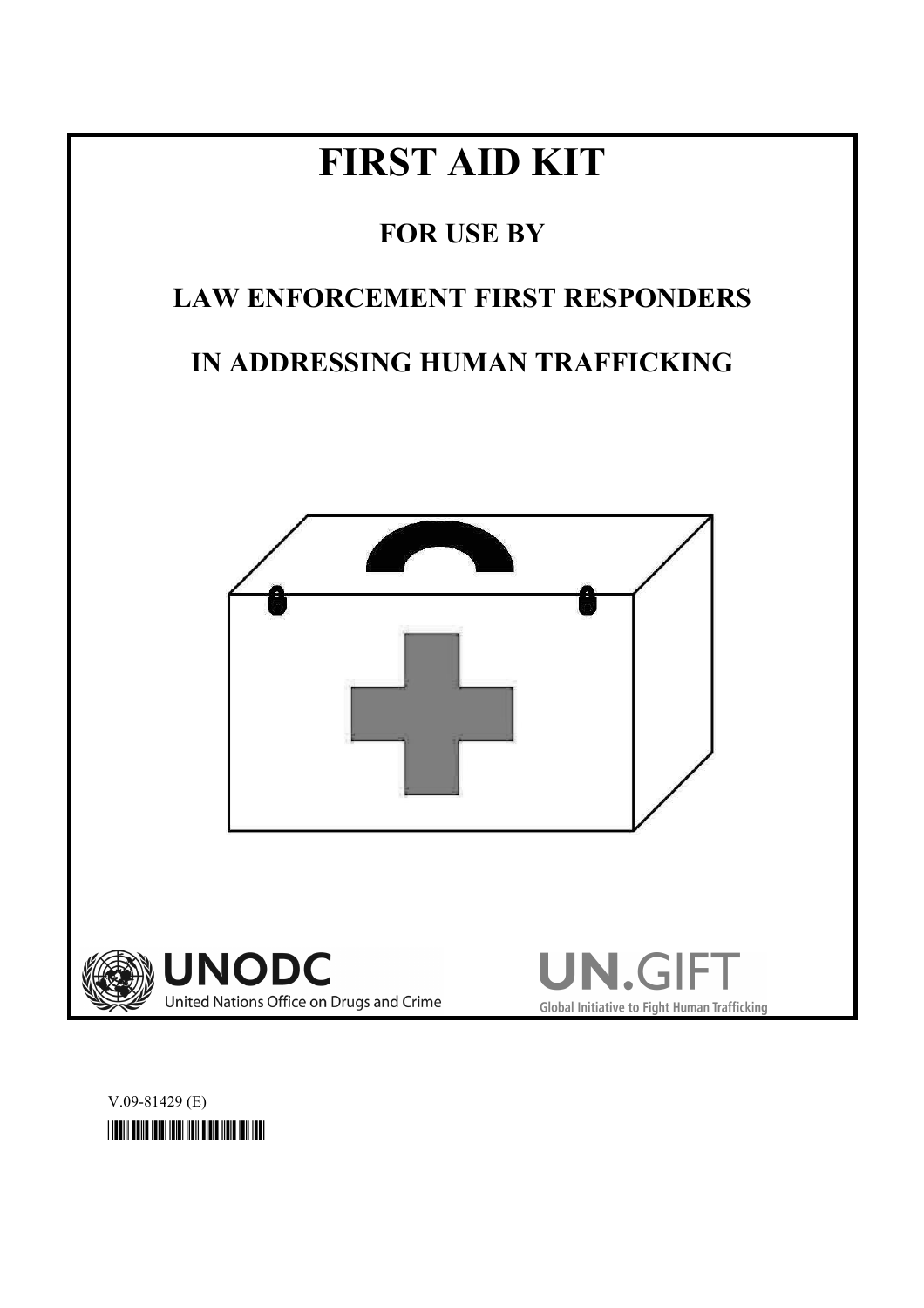This publication is the product of an expert group initiative of the Global Initiative to Fight Human Trafficking (UN.GIFT). UNODC would like to thank UN.GIFT for its support.

This publication would not have been possible without the support and input of the following experts: Alero Felicia Abdulkadir, Nigeria; Paolo Abrate, Italy; Florrie Burke, United States of America; Anette Keloneva, Organization for Security and Cooperation in Europe; Peter Lokaji Kivuyo, United Republic of Tanzania; Christian Martens, Belgium; Dave Newton, United Kingdom of Great Britain and Northern Ireland; Evelyn Probst, Austria; Victor Manuel Rodriguez Rescia, Costa Rica; Immanuel Fernandos Sam, Zimbabwe; Brigitte Stevkovski, International Centre for Migration Policy Development; and Yolanda Tanigue and Yones Tanigue, Philippines. Also essential was the work of Silke Albert, Marika McAdam, Shadrach Haruna, Josephine Murphy, Riikka Puttonen, Kerstin Uebel and other experts from the United Nations Office on Drugs and Crime (UNODC).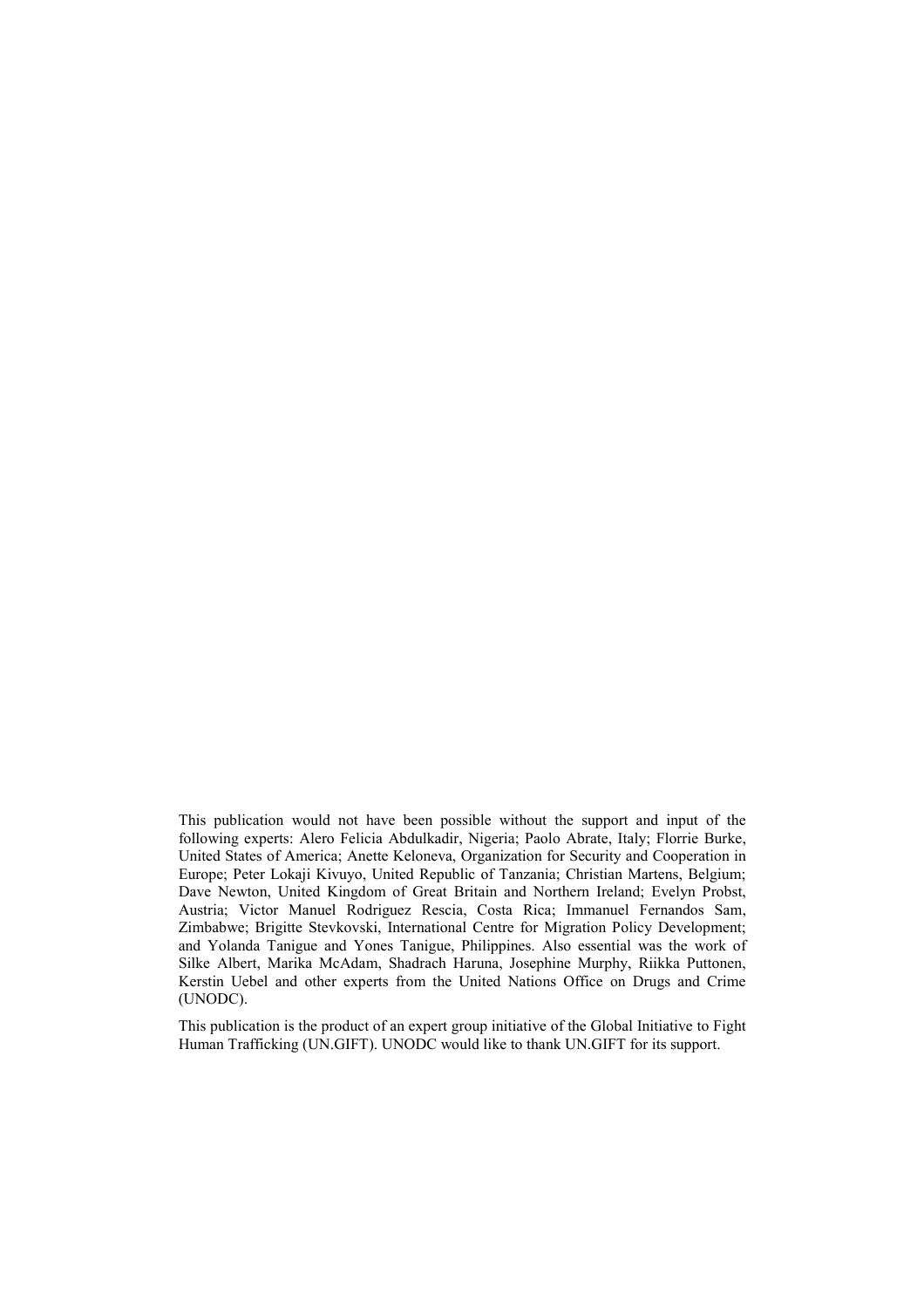# **Overview of leaflets**

| Leaflet 1.  | Introduction to the First Aid Kit for Use by Law Enforcement First<br>Responders in Addressing Human Trafficking                 |  |
|-------------|----------------------------------------------------------------------------------------------------------------------------------|--|
| Leaflet 2.  | What is human trafficking?                                                                                                       |  |
| Leaflet 3.  | Human trafficking or migrant smuggling?                                                                                          |  |
| Leaflet 4.  | Human trafficking crime scenes                                                                                                   |  |
| Leaflet 5.  | Identifying human trafficking: finding clues                                                                                     |  |
| Leaflet 6.  | Initial actions                                                                                                                  |  |
| Leaflet 7.  | Anticipating and dealing with possible patterns of behaviour of victims<br>of human trafficking towards law enforcement officers |  |
| Leaflet 8.  | Child victims of human trafficking: basic considerations                                                                         |  |
| Leaflet 9.  | Dos and don'ts                                                                                                                   |  |
| Leaflet 10. | Referral of cases and victims: important local contact points                                                                    |  |
| Leaflet 11. | Examples of possible settings                                                                                                    |  |
| Leaflet 12. | Trafficking in persons and smuggling of migrants: definitions in<br>international legal instruments                              |  |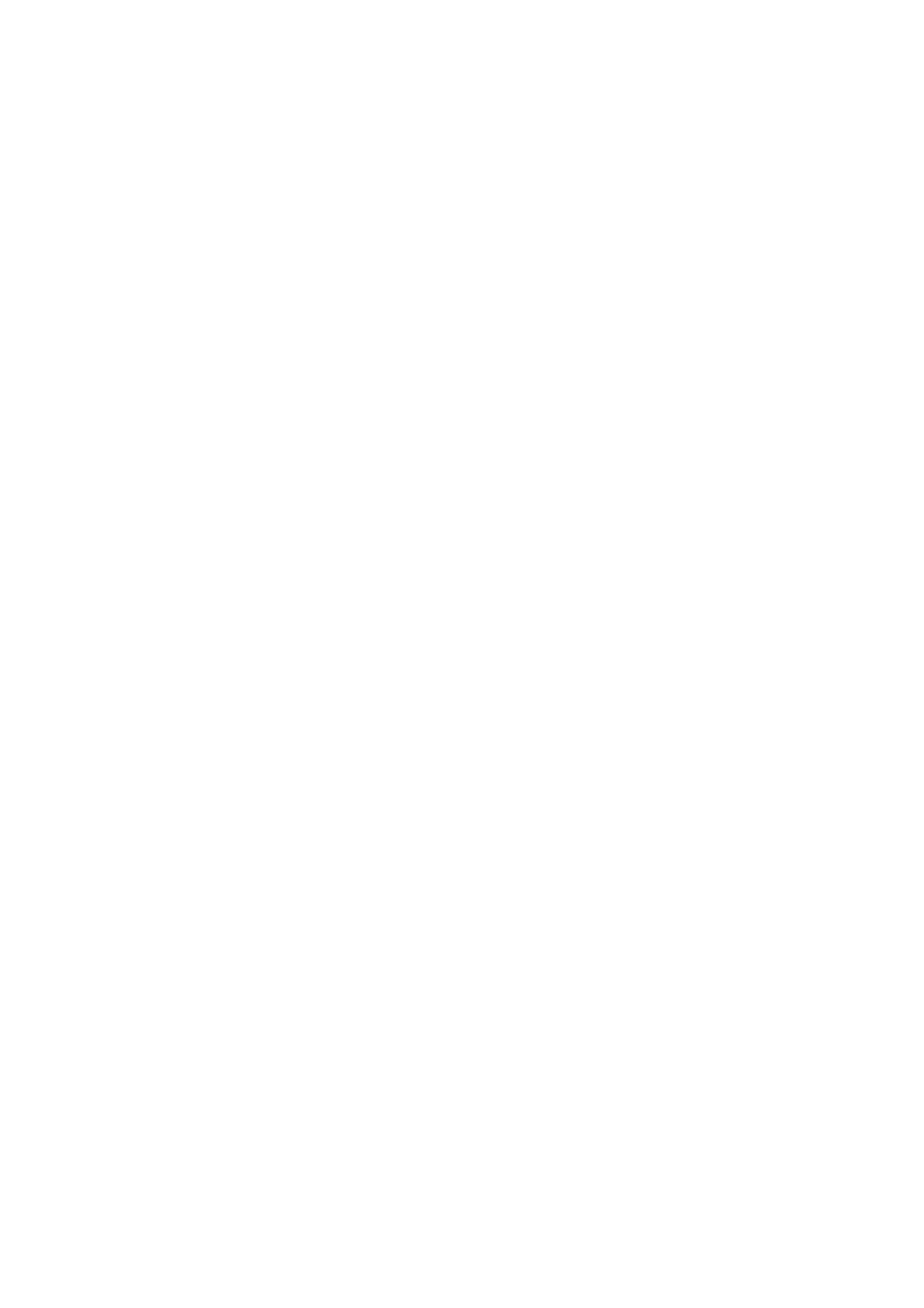# **Introduction**

#### **What is the purpose of the First Aid Kit?**

In a medical context, first aid is the kind of emergency care given to an injured or ill person before treatment by specifically trained medical personnel becomes available. People providing first aid take first steps to identify problems and to stabilize and prepare patients for further treatment by experts.

Law enforcement first responders fighting human trafficking carry out similar functions. They take first steps:

- To identify human trafficking
- To stabilize and control the human trafficking situation
- To prepare victims and pass information on to investigators

Those providing medical first aid need to know how to instantly and temporarily treat injuries and illnesses. Similarly, law enforcement officers providing first aid need to know how to instantly and temporarily deal with crimes and incidents.

The kind of emergency treatment that law enforcement officers provide in cases of human trafficking is similar to that provided in other criminal cases, but there are some important aspects specific to human trafficking that officers need to know about. This kit provides the necessary information to allow officers to take the vital first steps to protect the victims and catch the criminals involved.

#### **Who is the First Aid Kit for?**

This First Aid Kit is intended for use by the following:

- Police officers patrolling on foot or by some means of transport (e.g. in vehicles)
- Members of an authorized auxiliary or of a part-time or militia law enforcement service
- Border guards and immigration or customs officers
- Persons enforcing regulations regarding, for example, alcohol and tobacco licensing and other health and safety issues
- Members of the military with a law enforcement role

#### **How should the First Aid Kit be used?**

The First Aid Kit should provide an easy-to-use source of information on how law enforcement first responders should deal with human trafficking cases. It should not be used as a substitute for in-depth and specialized training in responding to trafficking in persons and in carrying out thorough investigations of human trafficking cases.

The First Aid Kit does not contain advice on the performance of regular law enforcement duties linked to the specific tasks involved in countering trafficking in persons. It has been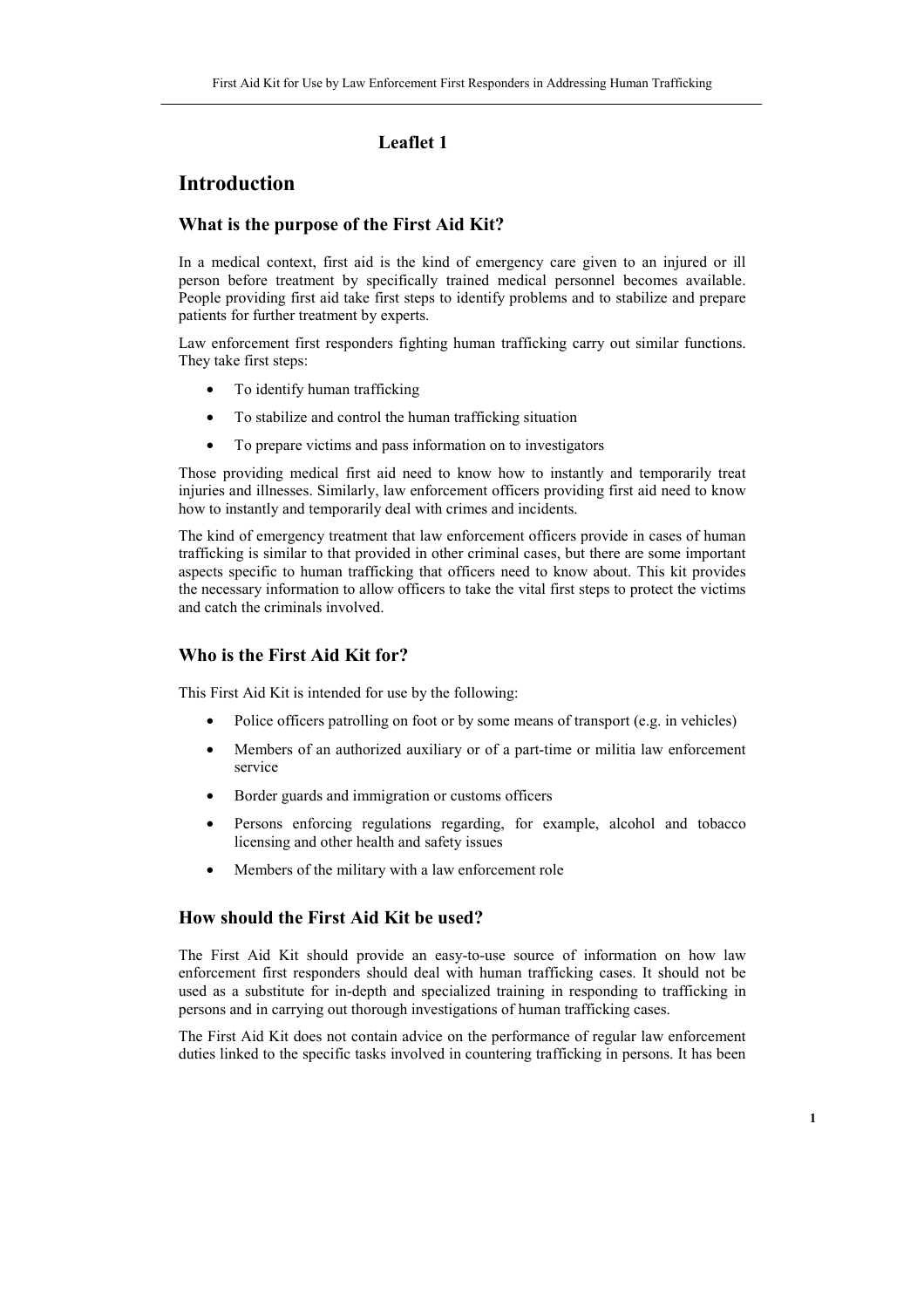prepared on the assumption that its users are familiar with national and local laws and directives governing general law enforcement tasks and duties.

For further information on human trafficking, including training, awareness-raising and other material developed by Governments, international organizations and local organizations, go to http://www.unodc.org/unodc/en/human-trafficking/index.html or http://www.ungift.org.

Human trafficking is a global concern. No matter how small your role as a first responder, you are part of a global effort to fight human trafficking. Remember: **You may be the victim's only chance!**

**A note on terminology:** 

- Human trafficking = trafficking in human beings = trafficking in persons
- People smuggling = human smuggling = migrant smuggling = smuggling of migrants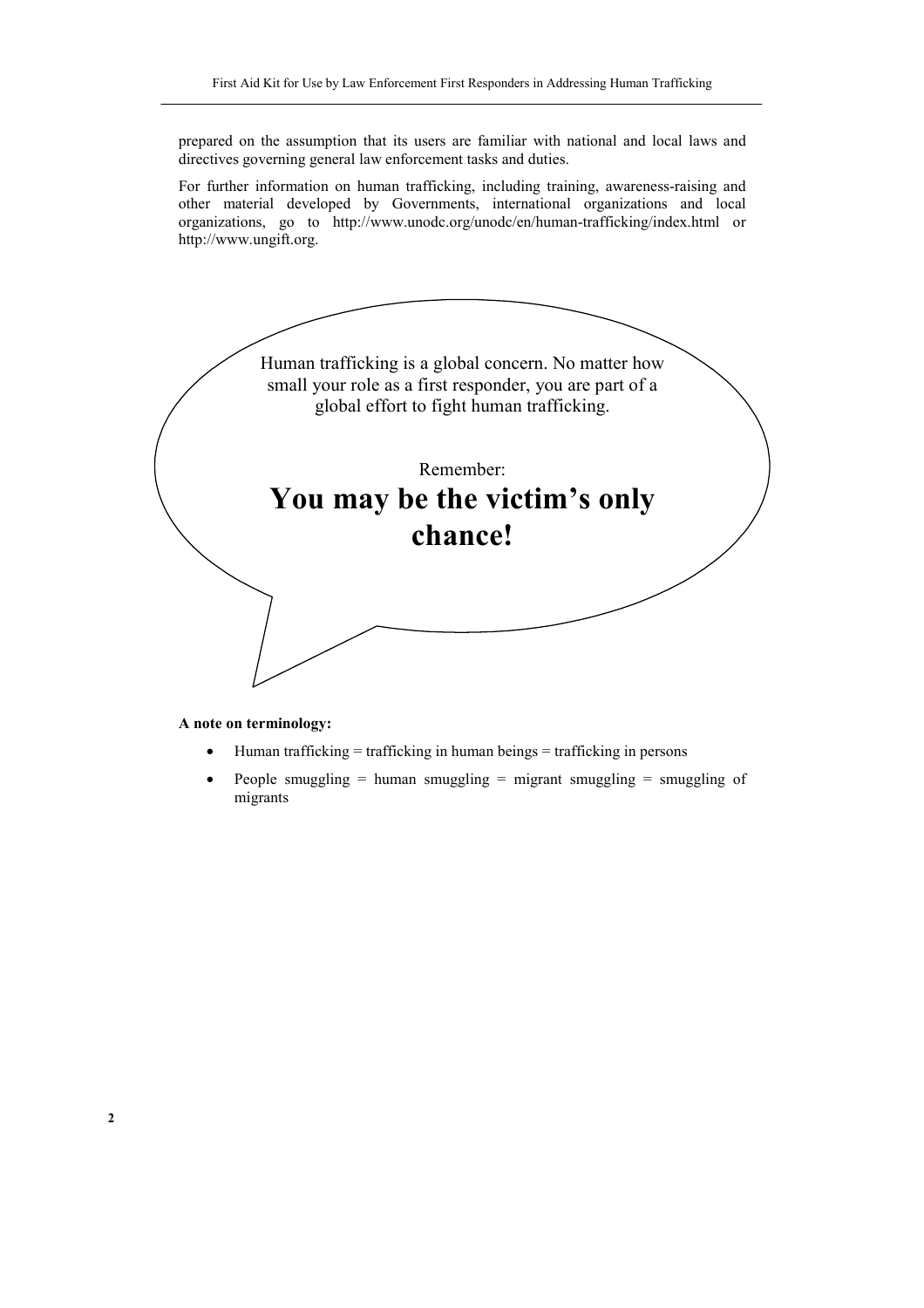## **What is human trafficking?**

Human trafficking is often referred to as modern-day slavery. More precisely, human trafficking involves the act of recruiting, transporting, transferring, harbouring or receiving a person by threatening or using force or other forms of coercion, deception or other means, for the purpose of exploitation. To put it simply, a person is trafficked if she or he is forced or tricked into a situation in which he or she is exploited.1

Child trafficking differs from human trafficking in that no force or deception needs to take place in order to prove that a child has been trafficked. This difference is based on the fact that a child is considered incapable of taking an informed decision.

Human trafficking usually consists of three stages. In the first stage, the victims are recruited; in the second, they are transported; and in the third, they are exploited.

At the recruitment stage, criminals use many methods to force or trick people into being trafficked. In some cases, the people are abducted and assaulted. In other cases, however, the people are offered good jobs and attractive opportunities that do not actually exist or that force them into exploitative labour and living conditions.

At the transportation stage, victims may be moved by land, sea and/or air, openly or covertly, in groups or alone, using public or private means of transportation. People can be trafficked across legal or illegal border crossings, or, in cases when persons are trafficked inside the borders of a country no border crossing at all.

At the exploitation stage, victims may be obliged to do any of the following:

- Have sex or be sexually assaulted
- Work in places such as factories, restaurants, farms, plantations, mines or homes (as domestic helpers), without the right to rest or the option to leave
- Have an organ removed
- Beg, sell illegal drugs or fight as child soldiers
- Get married

**\_\_\_\_\_\_\_\_\_\_\_\_\_\_\_\_\_\_** 

The initial consent of an adult to perform a certain kind of work or perform a certain kind of service is rendered meaningless if the person has been forced or tricked into an exploitative situation.

One form of exploitation does not necessarily exclude another: a victim can be trafficked for labour exploitation and, at the same time, be sexually exploited.

Anyone knowingly involved in any stage of the trafficking process is a trafficker and is guilty of a crime.

<sup>1</sup> For the full definition of human trafficking contained in the Protocol to Prevent, Suppress and Punish Trafficking in Persons, Especially Women and Children, supplementing the United Nations Convention against Transnational Organized Crime (General Assembly resolution 55/25, annex II), see leaflet 12.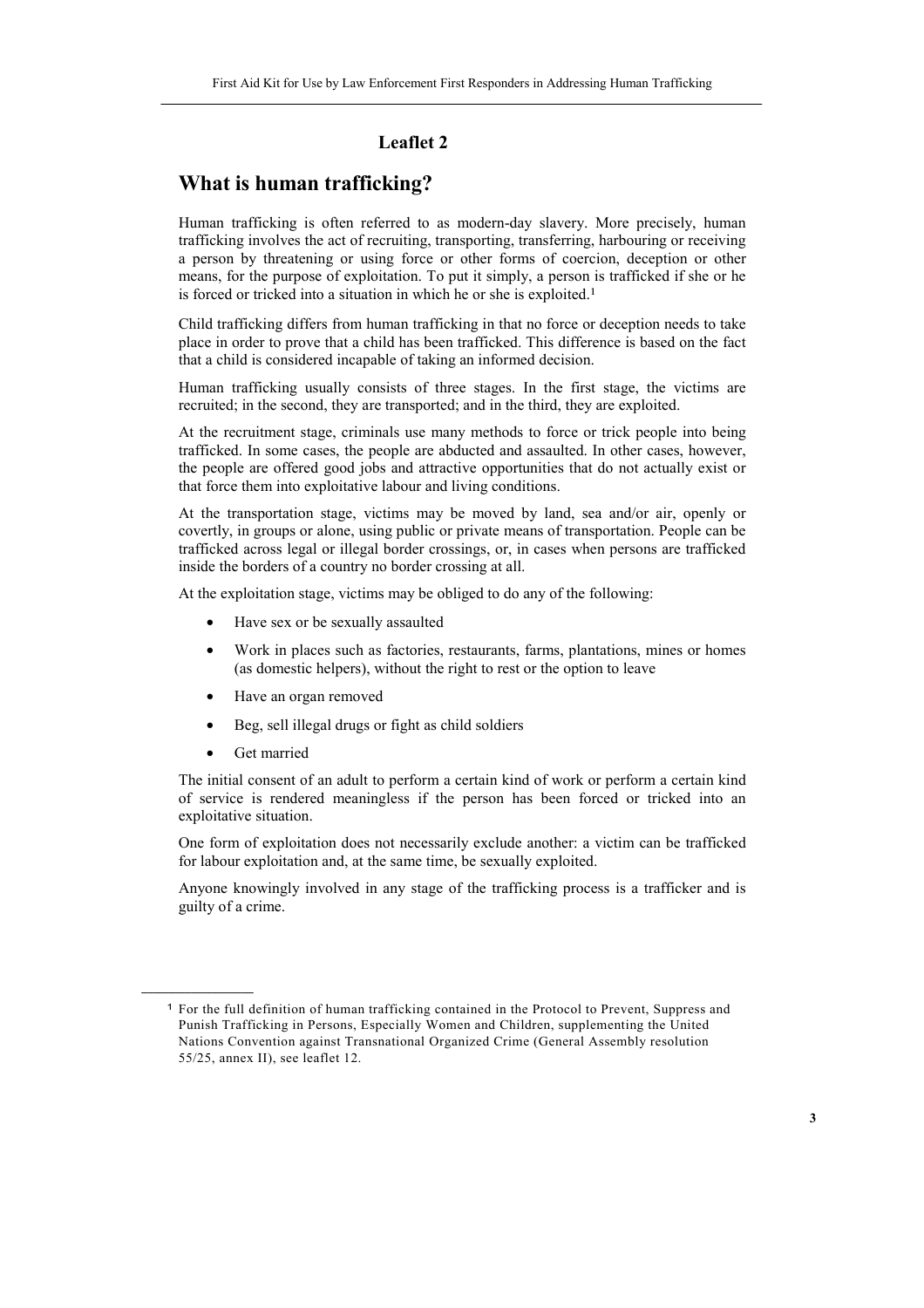#### **How are victims controlled?**

Although victims of trafficking are controlled at all times by the traffickers, the methods of control may change over time and include:

- **Withholding documents**. Documents and money may be taken from victims under the pretence of keeping them safe or of using them to obtain visas.
- Using violence and restricting movement. A variety of methods are used to restrain victims, including incarceration and drugging.
- **Threatening victims and their loved ones**. Traffickers sometimes threaten victims, for example, with telling their families and/or communities that the victims agreed to engage in shameful forms of labour or with telling the authorities that the victims have no documents.
- **Enforcing debt bondage**. Victims are deceived into thinking that they will be able to pay for their travel and work arrangements after they have arrived at their destination and are then never put in a position to be able to do so.

#### **Who are the victims?**

It is impossible to describe a typical victim of human trafficking.

Victims are children as well as adults, male as well as female, illiterate as well as educated, able-bodied as well as disabled. They have different origins and ethnic backgrounds. They have different tempers. Men may be trafficked for sexual exploitation, women may be trafficked for labour and children may be exploited as petty criminals.

Most victims, however, are people who had hopes, be it for a better life or to make money for their families, and whose hopes were ultimately crushed. A certain vulnerability may characterize many people who become trafficked, either because of age, poverty, harsh living conditions, lack of opportunities or family pressure.

Ask yourself questions such as: "When or under which circumstances would I leave my town, my country or an environment familiar to me?" or "At what point would I become vulnerable?"

#### **Who are the traffickers?**

The traffickers, like their victims, do not fit into any one category.

Traffickers may be male or female, they may act within a criminal group or individually, and they may have very different backgrounds (nationality, education etc.). Some may even be people whom their victims trust, such as relatives and acquaintances.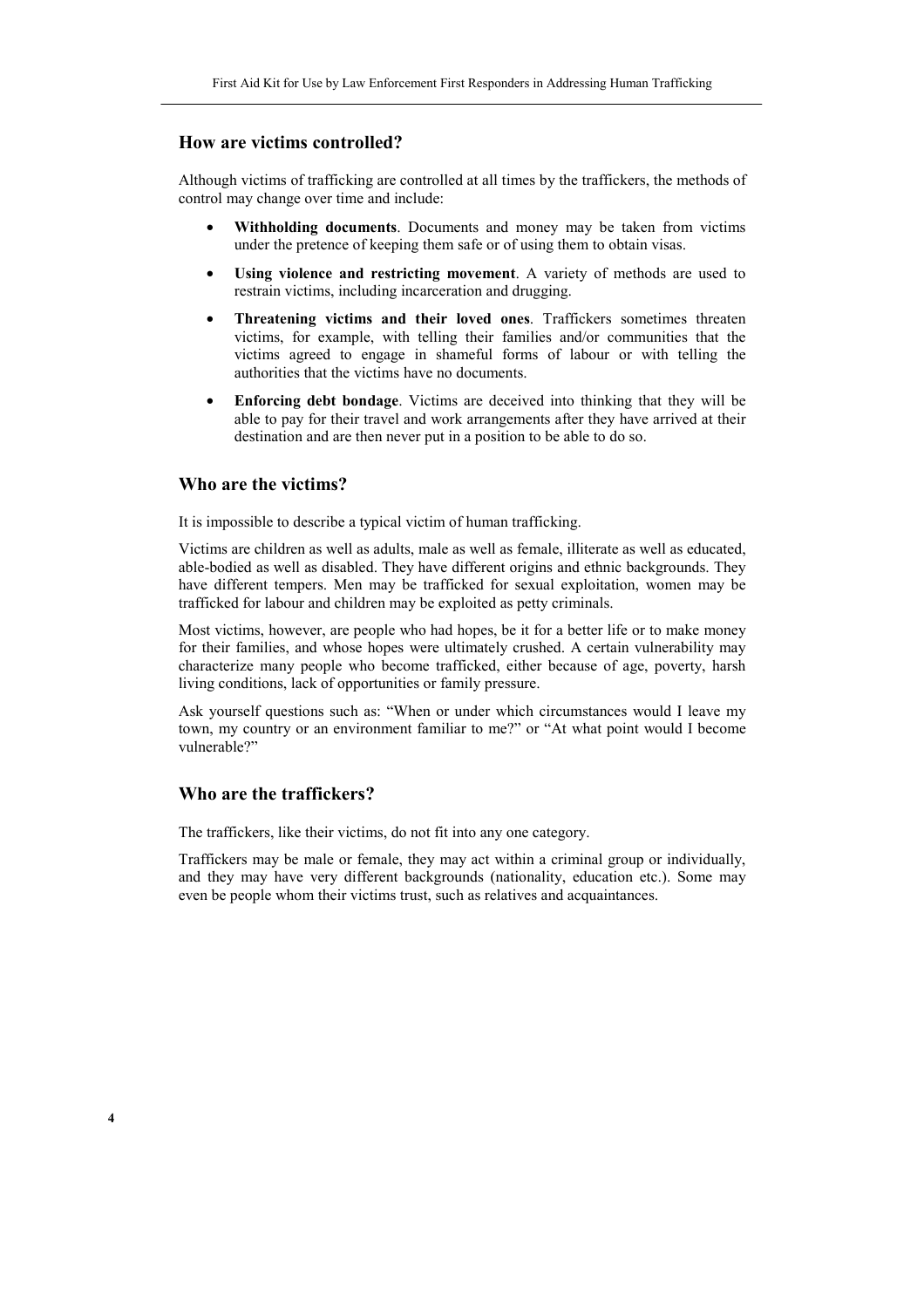#### **Legislation against human trafficking**

Legislation against human trafficking varies around the world. In many jurisdictions, laws on human trafficking exist, but in others they do not. If there are no such laws in your country, you can still take action using other laws. For example, you may be able to make use of laws that criminalize the following:

- Rape
- Assault
- Fraud
- **Abduction**
- Forced labour
- Unlawful confinement
- Cruel, inhuman or degrading treatment
- **Torture**
- Debt bondage
- Involuntary servitude
- Withholding of documents
- Immigration offences

Always check your national legislation.

**National legislation relating to human trafficking (according to penal code, laws on aliens, special human trafficking law, labour law, child rights act etc.)** 

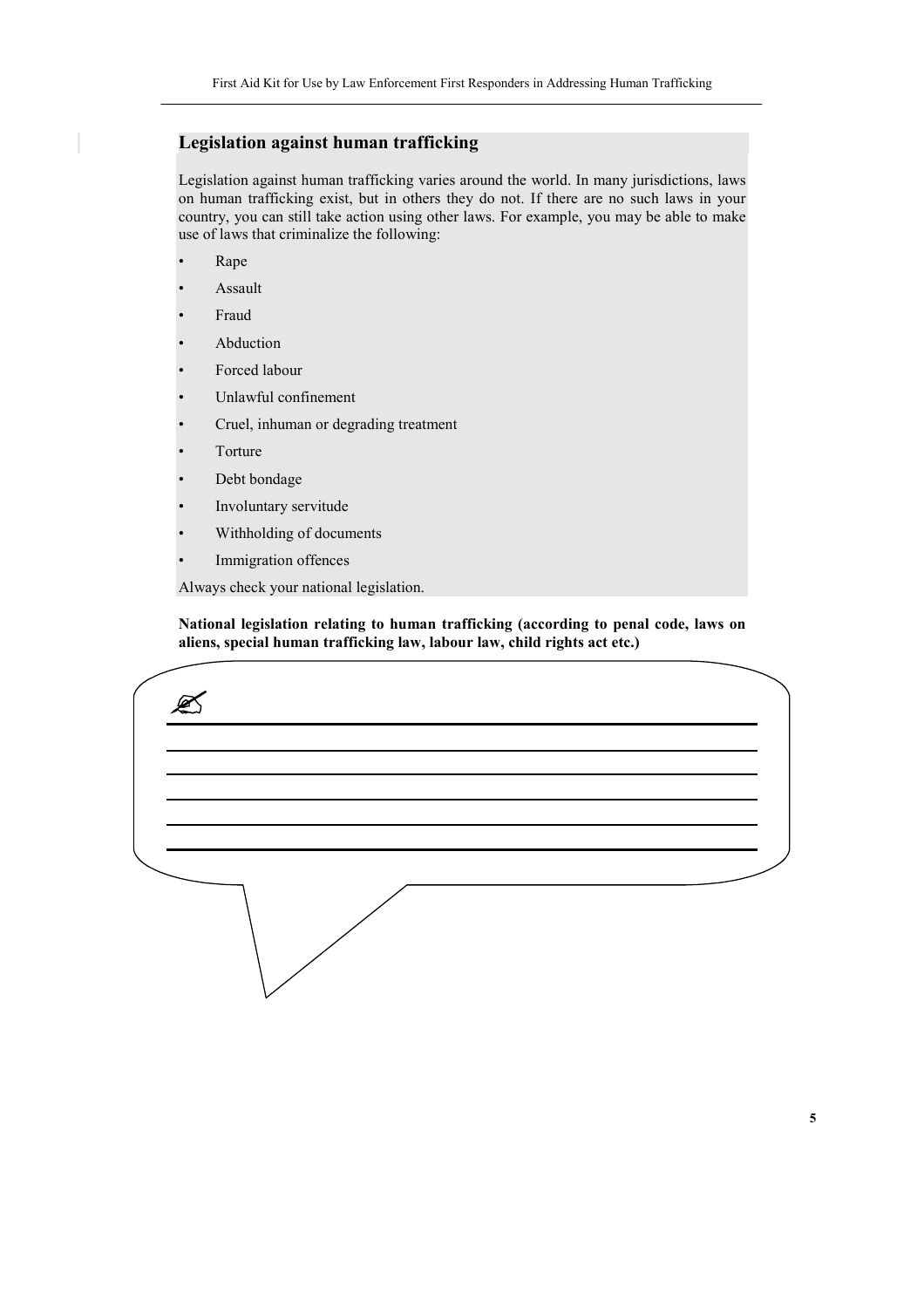# **Human trafficking or migrant smuggling?**

Human trafficking and migrant smuggling may seem the same, but they are not. In cases where victims of human trafficking are foreign or undocumented persons, law enforcement officers often assume that they are illegal migrants, not victims of a crime, and that the criminal involved is a migrant smuggler, not a human trafficker. Such assumptions may result in no trafficking investigations taking place, victims not receiving help and/or criminals not being prosecuted as they should be.

It might be very difficult to distinguish human trafficking from migrant smuggling, as in both cases persons may be moved illegally across borders. This is a concern especially at borders or where it is difficult, if not impossible, to spot planned or actual exploitation.

Smuggling of migrants refers to the procurement, for a financial or other material benefit, of the illegal entry of a person into a country.

Apprehended traffickers will often try to make a human trafficking case look like a case of migrant smuggling, illegal border crossing or illegal stay in order to prevent a thorough investigation.

Victims may think they are being smuggled, even when they are actually being trafficked. If it is possible to intercept a human trafficking attempt, the person being trafficked might still be unharmed and unexploited. This presents an opportunity for preventing human trafficking, which is always better than trying to cure it.

Smugglers may decide to become traffickers or to sell people to traffickers in the course of a journey.

Taking a decision on whether a case involves human trafficking or migrant smuggling should never prevent law enforcement officers from taking action. If at first it looks like a case of migrant smuggling, it is still possible to change the approach once new information emerges indicating that it is actually a case of human trafficking.

Even if a case is one of migrant smuggling, it can be of interest to human trafficking investigators, because human traffickers often use smuggling networks. People who have been smuggled may also be able to provide valuable information about incidents of trafficking they have seen on their journey.

In trying to assess whether a case involves human trafficking or migrant smuggling, it is important to do the following:

- Not to assume a person is an illegal migrant
- Always look for indicators of human trafficking, even if you suspect a person is an illegal migrant
- Tell investigators of your suspicions
- Tell immigration authorities of your suspicions, as an important witness may be deported before an investigation starts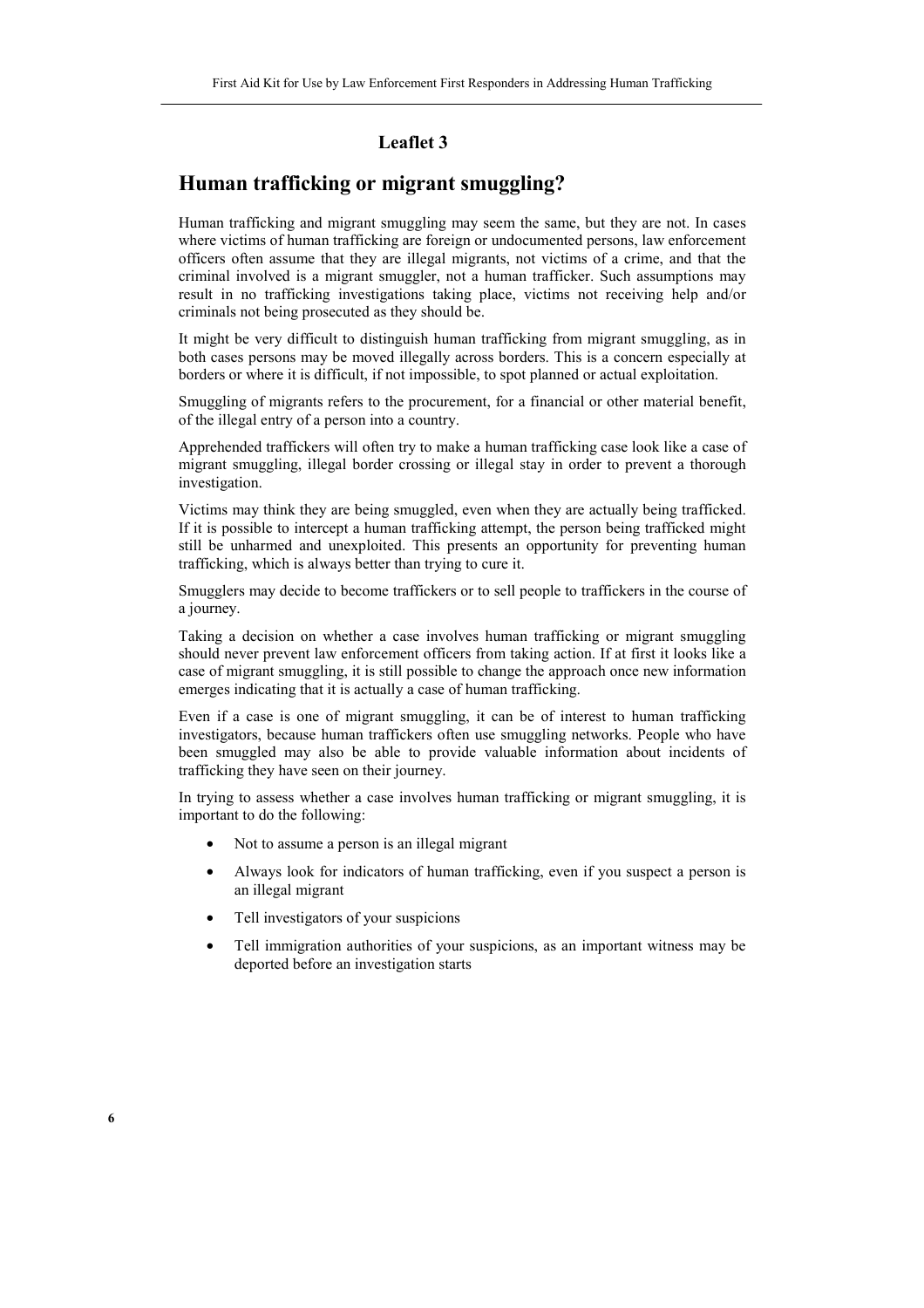#### **National legislation on migrant smuggling**

If your national legislation on migrant smuggling differs from that mentioned above, that is because this leaflet reflects an international standard. However, the basic principles are likely to be very similar to those indicated above.

Check your own legislation before you act.

 **National legislation relating to migrant smuggling (according to penal code, law on aliens etc.)** 

| Ł |  |  |
|---|--|--|
|   |  |  |
|   |  |  |
|   |  |  |
|   |  |  |
|   |  |  |
|   |  |  |
|   |  |  |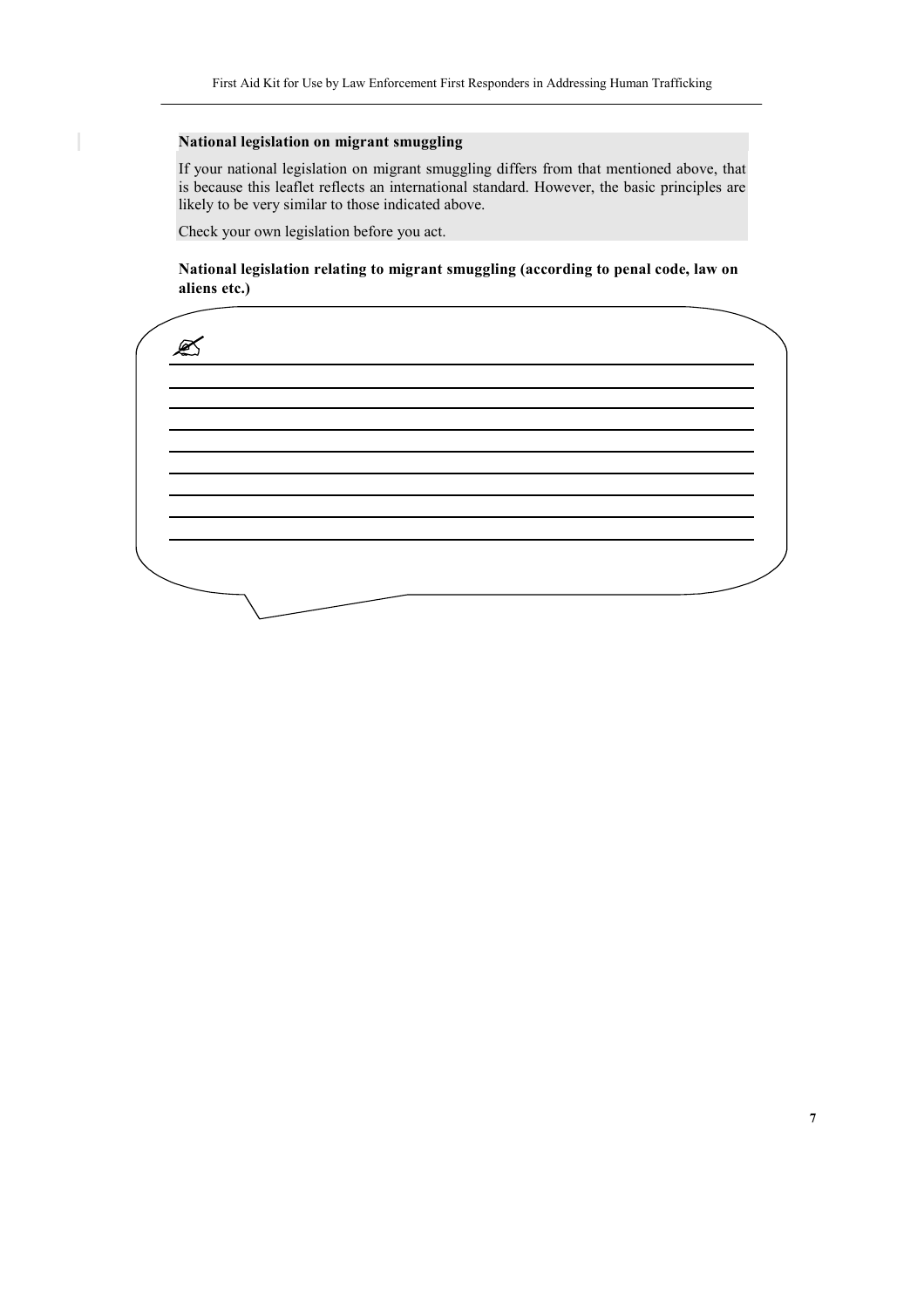# **Leaflet 3, card 1**

### **Definitions trafficking in persons and smuggling of migrants**  (according to international law)

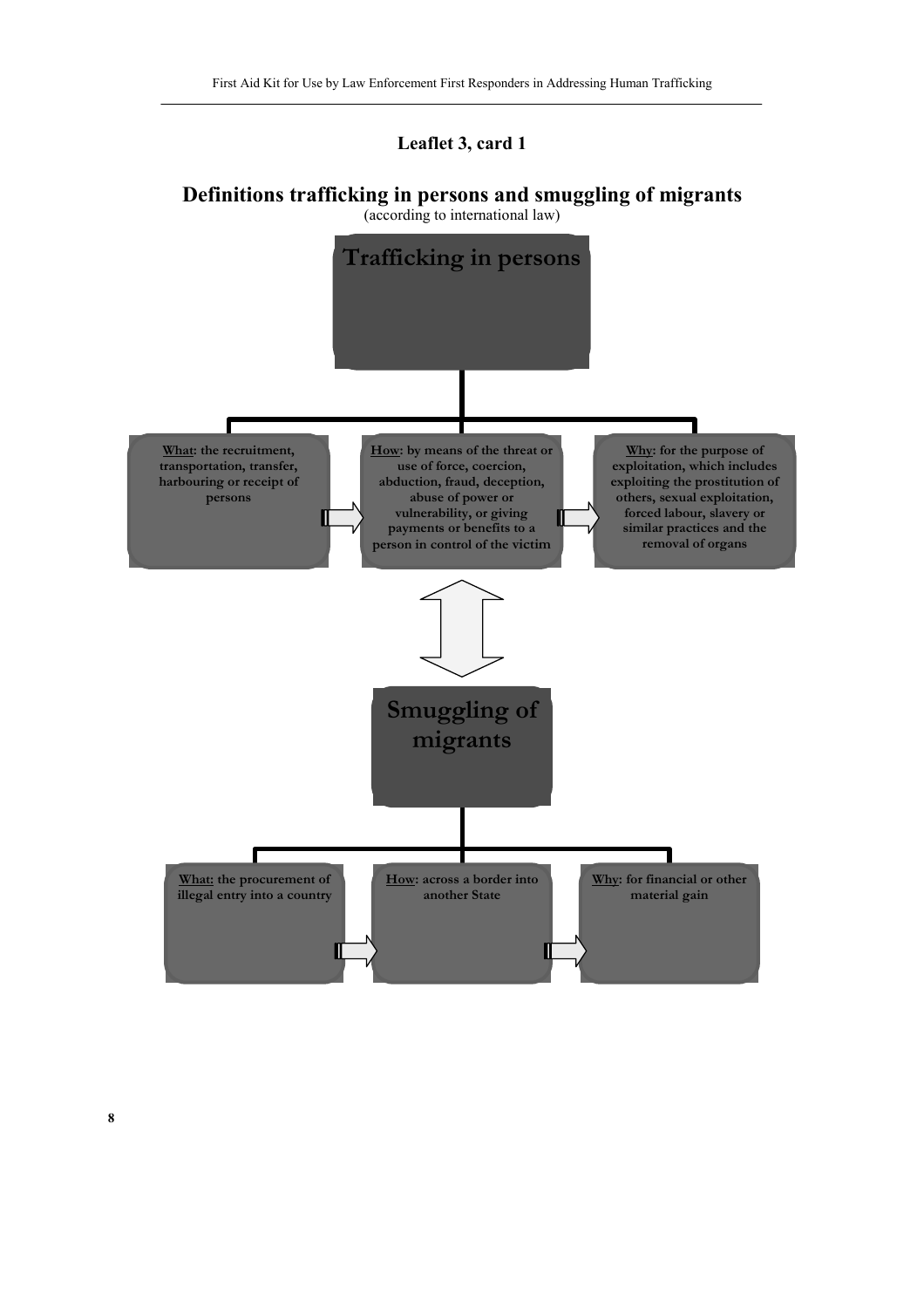# **Leaflet 3, card 2**

# **Differences between human trafficking and migrant smuggling**

(according to international law)

#### **Exploitation**

| Migrant smuggling<br>No exploitation            | Migrant smuggling involves smugglers who facilitate<br>people's illegal entry into a country. Smugglers are paid<br>(usually in advance) a fee for their services, which means<br>that the relationship between them and the migrants<br>simply ends once the smugglers have carried out the<br>agreed service. |
|-------------------------------------------------|-----------------------------------------------------------------------------------------------------------------------------------------------------------------------------------------------------------------------------------------------------------------------------------------------------------------|
| Human trafficking<br><i><b>Exploitation</b></i> | Human trafficking involves traffickers who make a profit<br>from the exploitation of victims. Victims might be sold at<br>some point before exploitation begins at the final<br>destination, but the trafficking element remains since the<br>victims are being bought for the purpose of exploitation.         |

#### **Consent**

| <b>Smuggled migrants</b>            | Smuggled migrants have consented to being smuggled.                                                                                                                           |
|-------------------------------------|-------------------------------------------------------------------------------------------------------------------------------------------------------------------------------|
|                                     | That does not mean that other crimes may not be<br>committed against them during the smuggling process,                                                                       |
| <b>Consent</b>                      | having to do with endangering actions of their<br>smugglers.                                                                                                                  |
| <i>Victims of human trafficking</i> | Victims of human trafficking either have never given                                                                                                                          |
|                                     | their consent (in cases involving abduction or use of<br>force) or initially gave their consent (in which case, their<br>consent was rendered meaningless by the deceptive or |
| No consent                          | abusive action of their traffickers).                                                                                                                                         |

### **Transnationality**

| Migrant smuggling                  | Migrant smuggling is always transnational in nature:                                                                |
|------------------------------------|---------------------------------------------------------------------------------------------------------------------|
|                                    | borders are crossed illegally.                                                                                      |
| <i><b>Always transnational</b></i> |                                                                                                                     |
| Human trafficking                  | Human trafficking is not necessarily transnational: it can                                                          |
|                                    | occur regardless of whether victims are taken to another<br>country or to another place within the same country. In |
| Can also occur within a country    | cases involving transnational trafficking in persons,<br>borders might be crossed legally.                          |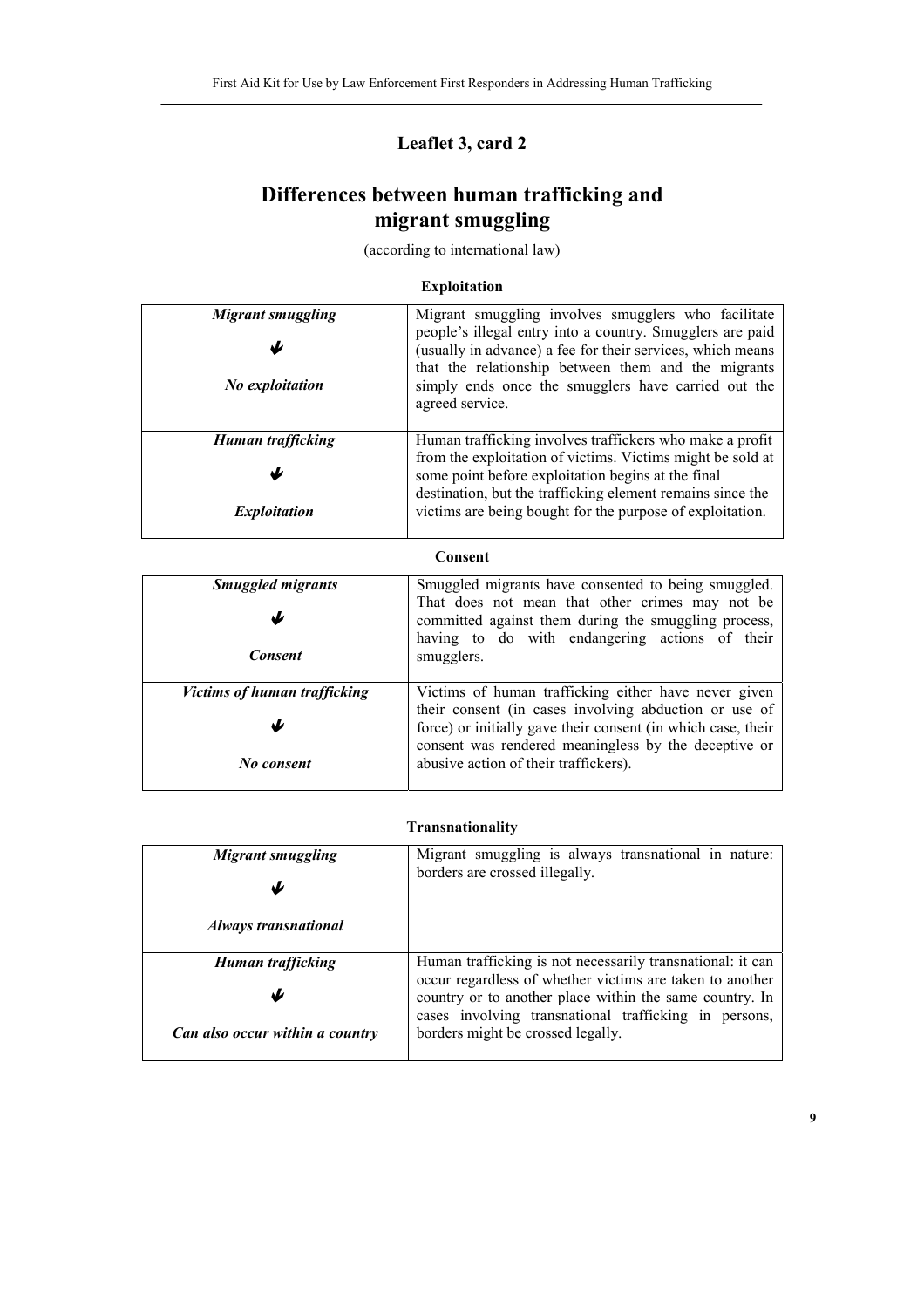# **Human trafficking crime scenes**

In many ways, one deals with a crime related to human trafficking in the same way one deals with any other type of crime, but there are some important things to keep in mind.

#### **What might be found at human trafficking crime scenes?**

In general, a crime scene is any place where physical traces of a crime might be found. At human trafficking crime scenes, information on the following may be found:

- People: bodies and clothing of victims and traffickers
- **Vehicles**: cars, trucks, buses, boats, planes or other vehicles in which victims are being or have been transported
- **Buildings**: factories, brothels, kitchens, apartment complexes, houses, barns or other buildings in which victims are being or have been exploited or in which they are living or have lived; and hotels, bars, travel agencies, airports and other buildings used by traffickers
- **Open-air locations**: fields, quarries, harbours, farms and other locations in which victims are being or have been exploited

Given that crimes related to human trafficking are carried out in several stages, there are likely to be numerous crime scenes.

Physical traces that may be recovered at crime scenes include biological samples (e.g. of blood, urine and saliva), fingerprints and prints left by other body parts, fibres and other micro traces, documents and information technology and other electronic equipment.

#### **What should you get from examining a human trafficking crime scene?**

By examining a human trafficking crime scene, you should try to find evidence of individual incidents involving assault or rape, find out who has been controlling people and how those people have been controlled and exploited.

By examining a human trafficking crime scene, it might be possible:

- To identify the crime as human trafficking
- To identify suspects
- To identify victims
- To establish the age of a victim
- To corroborate a victim's account
- To identify links between suspects, victims, locations, vehicles, documents etc.
- To identify the type and extent of exploitation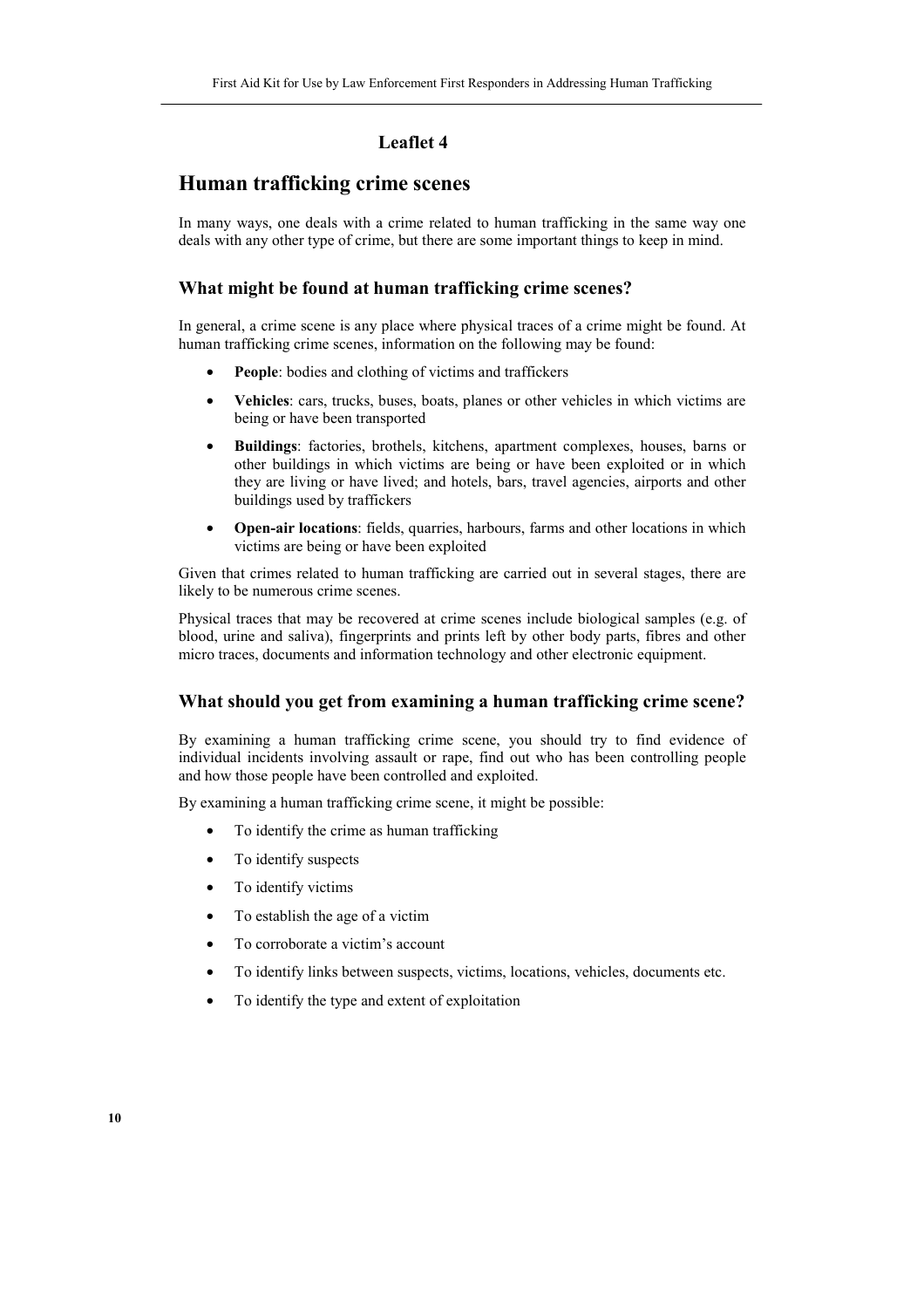The following additional locations and items might also yield forensic evidence:

- Offices might contain employment records or evidence showing who has been controlling a business.
- Financial records might prove that human trafficking is taking place and help locate illicitly gained money that can be seized.
- Sleeping places provide information on the conditions in which the victims linked to such places were kept and evidence of sex-based crime, as well as evidence hidden by victims.
- Work spaces provide information linking them to persons and can help prove exploitation.
- Communication systems can prove the existence between traffickers, prove that someone has been operating a "business" and provide evidence of the recruitment of victims.
- Vehicles might provide information indicating who has been transported in them or showing that they have been used to exploit people.

#### **What should you do when examining a human trafficking crime scene?**

At all crime scenes, you must:

- Protect and preserve the scene
- Control entry to and exit from the scene
- Preserve evidence
- Call trained crime scene examiners and specialized investigators

#### **Try not to harm the presumed victims' potential trust in you and always think of your safety and the safety of others!**

More specifically, you must:

- Tell people to stay where they are.
- Note who is where.
- Pose questions to one person at a time.
- Ask people where they work, sleep and eat.
- Ask people where their personal property is.
- Protect any crime scenes you identify. In some cases, this may simply mean shutting a door; in other cases, you may have to cover an area. You may have to take a vehicle to a dry, secure area (don't forget about possible tread marks). Keep a record of every move made and of every person who might have come into contact with evidence. Do not touch anything with bare hands, if at all possible.
- Search people, where the law permits. Seize anything that might provide evidence (see below for guidance on seizing property).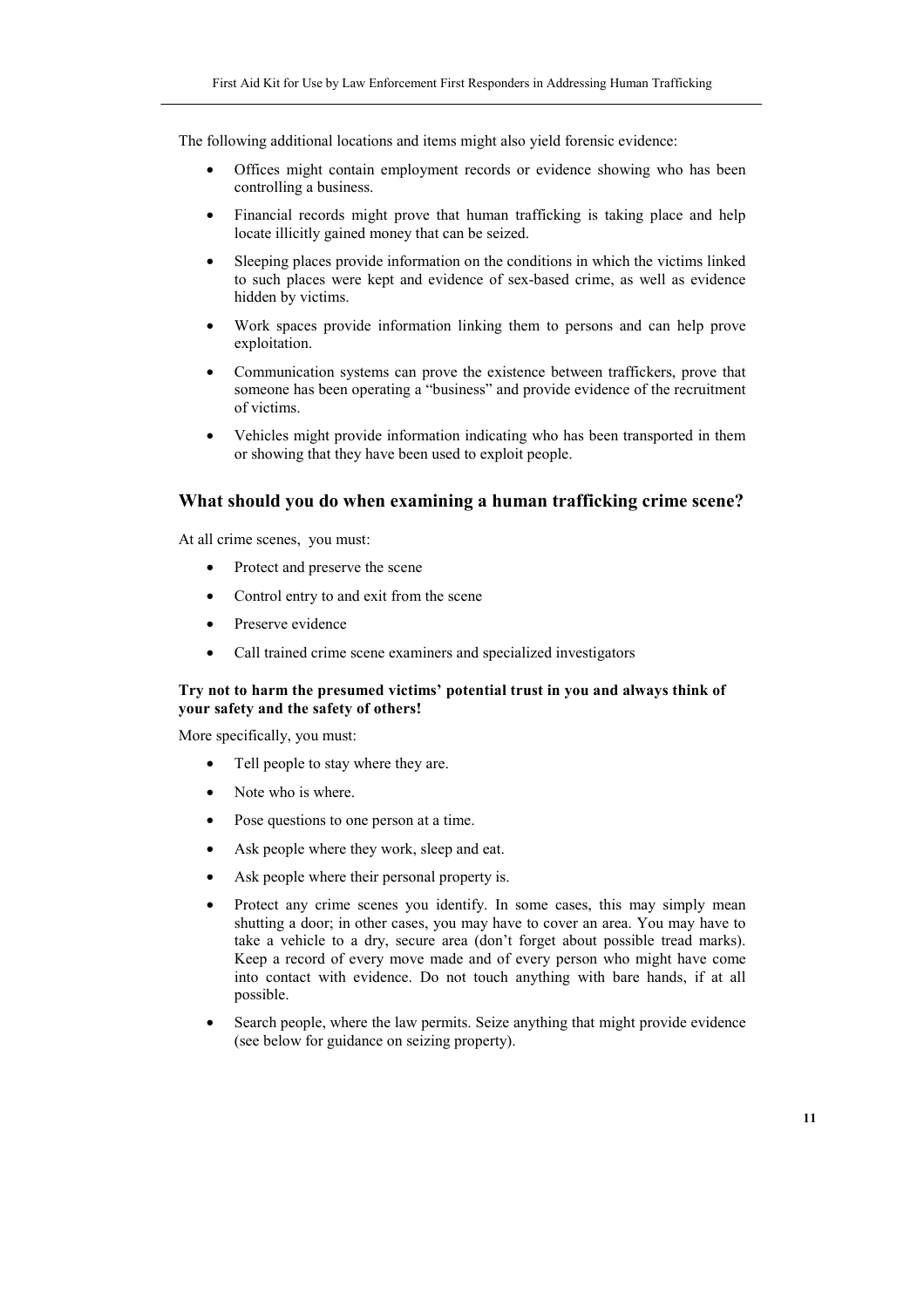- Ask presumed victims not to change clothes. Although this may be difficult, victims' clothing can contain a lot of evidence. If victims are scantily clad or you suspect that they have suffered sexual violence, they should be given clothing with which to cover themselves.
- Do not switch off electrical equipment such as telephones and computers, and do not let anyone else switch off electrical equipment.
- Tell crime scene examiners what you know, including details on where people were found.

#### **Seizing property**

Ideally, you should wait for a crime scene examiner to arrive before you seize any property. For various reasons, however, this may not be possible. If you do have to seize property, make sure you:

- Record where items are before they are moved. Ideally, they should be photographed, but drawings, plans and notes can be made instead.
- Handle items as little as possible.
- Record who has handled items.
- Store items properly. Any object with a biological sample on it should be put in a container that can "breathe", such as a paper bag or cardboard box.
- Clearly label the sample, indicating who recovered it and its unique reference number.
- Get expert advice on what to do with electrical equipment, if you can. If you cannot, switch it off at the mains. Do not use the switch on the equipment.
- Any sample with figures recorded on it should be seized and preserved. Experts can decide if it is relevant later.

#### **Clothing**

In general, clothing should only be removed in the presence of specialized crime scene examiners. If possible, presumed victims should remain in their clothing until a trained person arrives and the reasons why this is important should be explained to them.

However, if specialists are not available or are not able to reach the victim for a long time, it may be necessary to remove a victim's clothing. Forcing a person to remain in dirty clothing may stop them from cooperating and could be a breach of human rights.

If clothing must be removed, do the following:

- Only remove clothing from a victim with his or her consent.
- Only remove clothing from a victim in the presence of people of the same sex as the victim.
- Photograph or record the clothing and its condition before it is removed.
- Each item of clothing should be removed separately.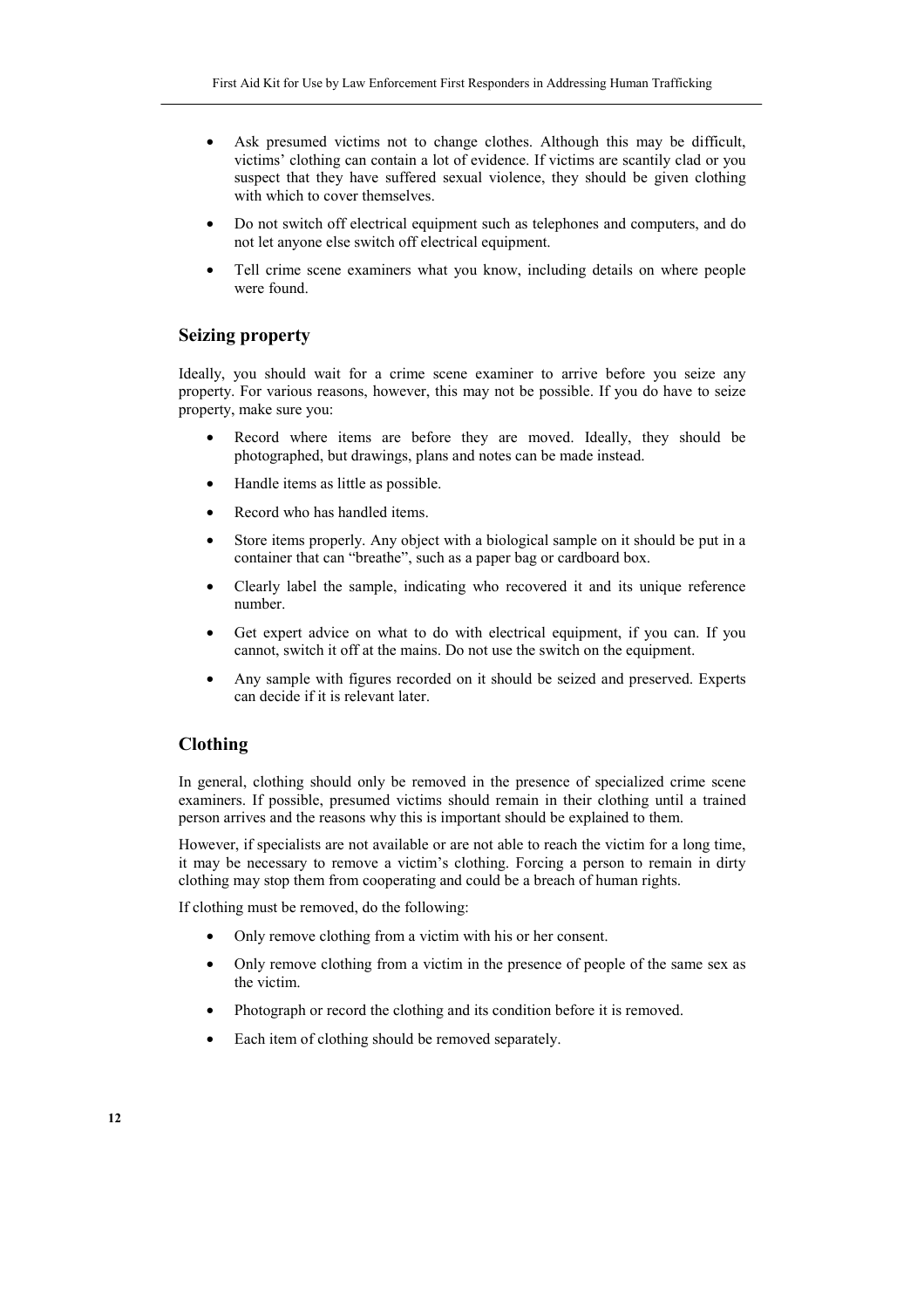- Each item of clothing should be removed from a victim while he or she is standing over a large, clean piece of paper.
- Each item of clothing should be wrapped in its own piece of paper.
- Each wrapped piece of clothing should be labelled with a unique number.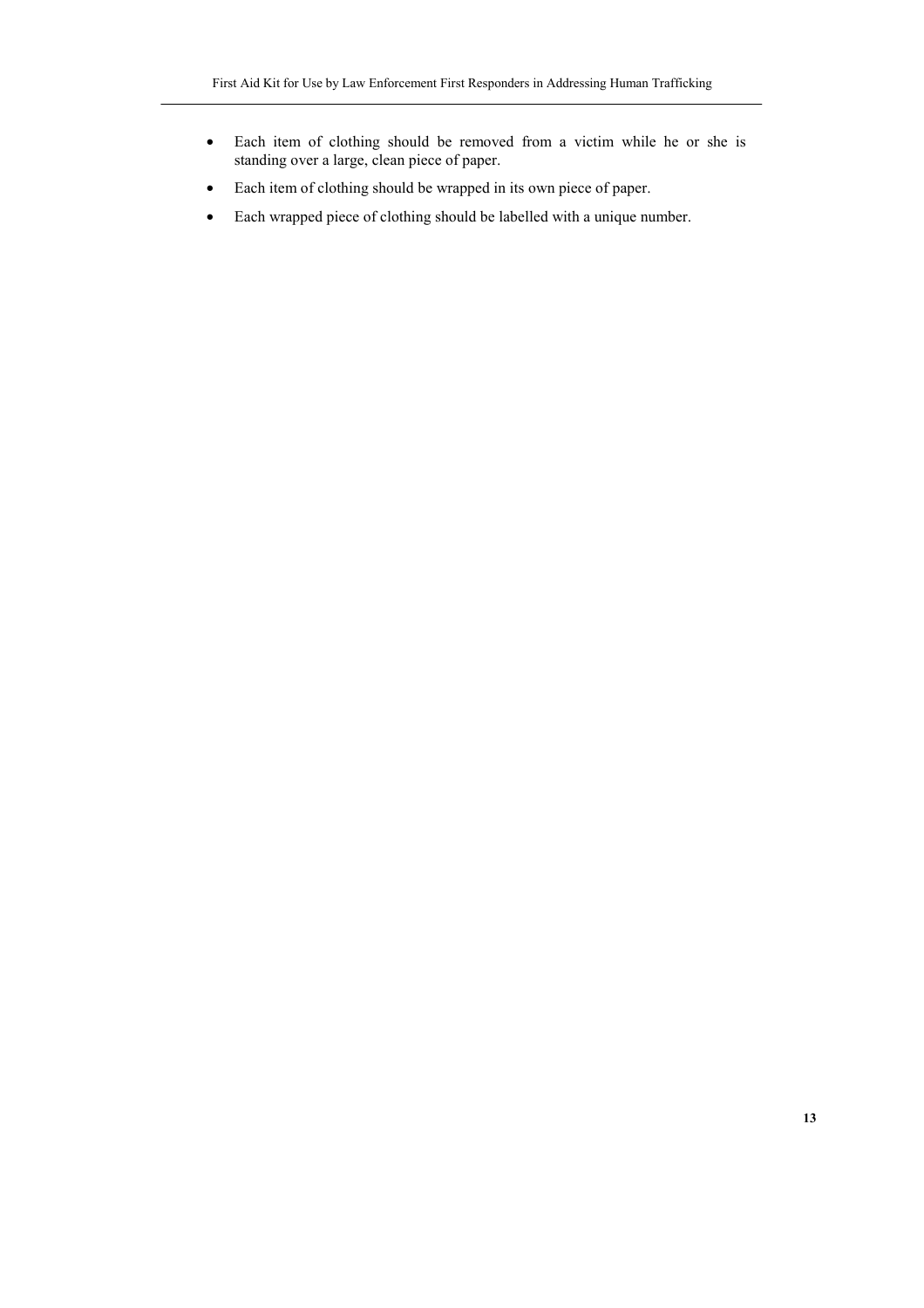# **Identifying human trafficking: finding clues**

Traffickers will always try to conceal their crimes by making what they are doing look as normal and innocent as possible. Law enforcement officers have one huge advantage over them: no matter what traffickers do to conceal their crimes, how hard they try or how ingenious they are, they will always leave clues.

Finding the clues may not be easy. It is important to know which clues to look for and what looks like it belongs in the place under inspection.

The clues will differ depending on the stage of trafficking. In some cases, clues might be visible; in other cases, some investigation might be necessary.

First stage: look for clues (it is not necessary to have conclusive evidence in order to look deeper; mere suspicion is enough)

Second stage: corroborate the clues

Third stage: arrive at a preliminary "screening decision"

#### **Top clues**

#### **Who is the trafficker and who is the victim?**

In order to better understand who is the trafficker and who is the victim, the following questions should be kept in mind:

- **Who is doing the talking? Who is the spokesperson in a group?** The last thing a trafficker wants is for his or her victim to talk to you. In many cases, a trafficker will try to talk for a victim.
- **Who has the documents?** Traffickers often take travel and other documents from victims in order to exercise control over them.
- **Who has the money?** Victims of human trafficking rarely have money, as money gives some freedom and control. Traffickers often have access to money. Try to find out who is in possession of money.
- **Who is friends with whom? What do people in a group know about each other?** In normal relationships, people know each others' names and other personal information. Traffickers often only use nicknames or give false names. If both children and adults are present, they may not necessarily be related.
- **Is anyone injured?** Victims might have injuries (for example, as a result of having been beaten by traffickers to control them or of having been exploited).
- **What is life like?** People who are not able to do normal things such as have friends, worship, telephone or send letters or e-mails could be controlled because they are being trafficked. Care should be taken to find out whether the people being questioned have access to clothes other than those needed for working, whether they have keys and/or free access to their place of accommodation and how many hours they have to work.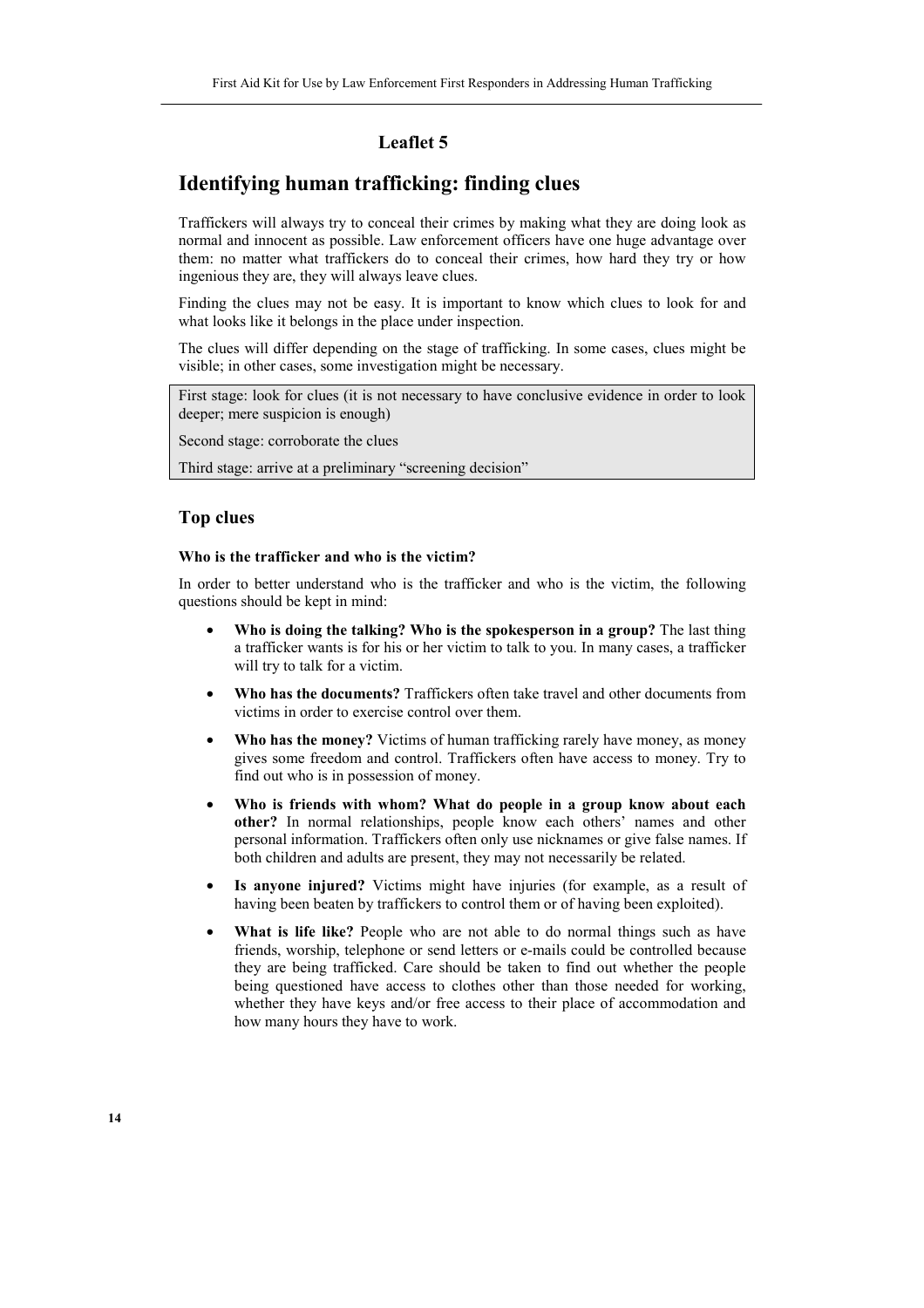- **How did they get here?** Traffickers use particular routes to move victims. Often, there may be something unusual about the routes. They may be long or roundabout, or there may be gaps in stories about certain routes taken.
- **Why are they there?** Try to find out from presumed victims what their initial expectations were, what they had been promised.

#### **Is it a human trafficking scene?**

In order to better understand whether human trafficking is or has been occurring in a particular place, the following questions should be kept in mind:

- Are people being kept out or in? The presence of security features that look as if they were designed to keep people in a certain space could be a strong clue that human trafficking is taking place.
- **Where are people staying?** Victims are likely to be kept in poor conditions, whether they are being transported or exploited. Sleeping where they are being exploited is often a strong clue that human trafficking is taking place.
- **Where were the people found?** Some types of business frequently exploit victims of trafficking. Certain transit points are commonly used by traffickers.

#### **What looks right?**

Local law enforcement officers know best what looks "right" where they work and are best placed to identify a case of human trafficking if:

- **They know their local communities**, in particular whether new communities of a different ethnic background are moving in. It is important not to assume knowledge about customs and patterns of life.
- **They know how, when and why people move around their area.** If something seems unusual, they ask themselves why and if there are any clues to indicate that human trafficking is taking place.
- **They know that if it looks like abuse and exploitation, it probably is.** They never accept that something is "traditional" without making in-depth enquiries into why a child is not at school instead of working or begging, why a scantily clad woman has bruises and why a man is working in a factory that has been locked up, and so on.
- **They ask themselves why they feel uncomfortable with a certain situation.**
- **They know that they do not need conclusive evidence to suspect trafficking and act accordingly.**

None of these individual clues need be an illegal activity in itself.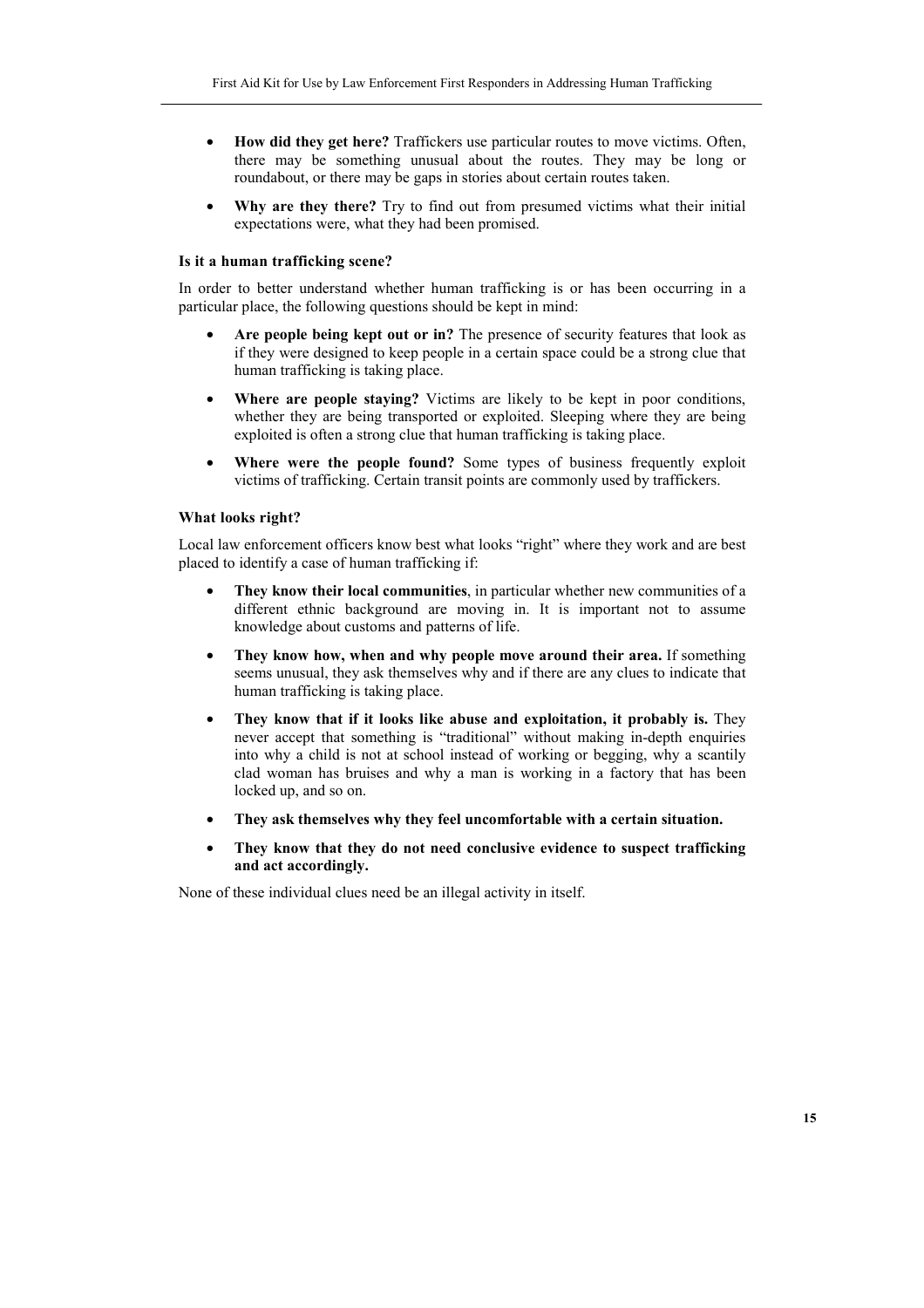# **Initial actions**

You may come across trafficking situations while carrying out routine duties, patrolling, executing planned raids and checking people, documents, vehicles and premises. While doing so, also make sure you:

- Observe the general location/situation and take note of any human trafficking indicators or clues (see leaflet 5).
- Observe the individual or group and take note of any human trafficking indicators or clues. Make sure you always have with you something to write on (e.g. a notebook) in order to record observations, conversations, activities etc.

#### **Dealing with a group**

In dealing with a group, try to do the following:

- Consider asking a question just to see who responds. This may give you an indication of who is in control in the group.
- Only ask enough questions of the whole group to identify a "spokesperson". Once you have identified that person, take control and only ask questions to one individual at a time (with regard to presumed victims, see questions below).
- If anyone attempts to answer questions made to other people, politely but firmly tell them that the question was not addressed to them.
- When speaking to a group, note the reactions of the people in the group.
- Speak to people out of sight and hearing of those who may be controlling them.
- Break up the group as soon as possible. Try to split groups up entirely instead of taking one person aside at a time in order to prevent traffickers from identifying who is opening up to you. Even if a trafficker is not present, some people may talk to traffickers. Leaving people in groups allows intimidation.
- Presumed victims may need support when they are spoken to. However, do not use people who appear to be friends of the victim to give this support without very careful consideration.
- Be wary of people who volunteer to interpret: they may be traffickers. You may want to screen them briefly.
- Traffickers may control victims in subtle ways. There may be people in the group who initially appear to be victims but who are working with the traffickers.
- If you are dealing with a group, comparing responses of individuals is a very good way of corroborating their accounts.
- If you decide to detain or arrest a group of people, do what you can to keep them separate. If this is not possible, at least observe what happens in the group.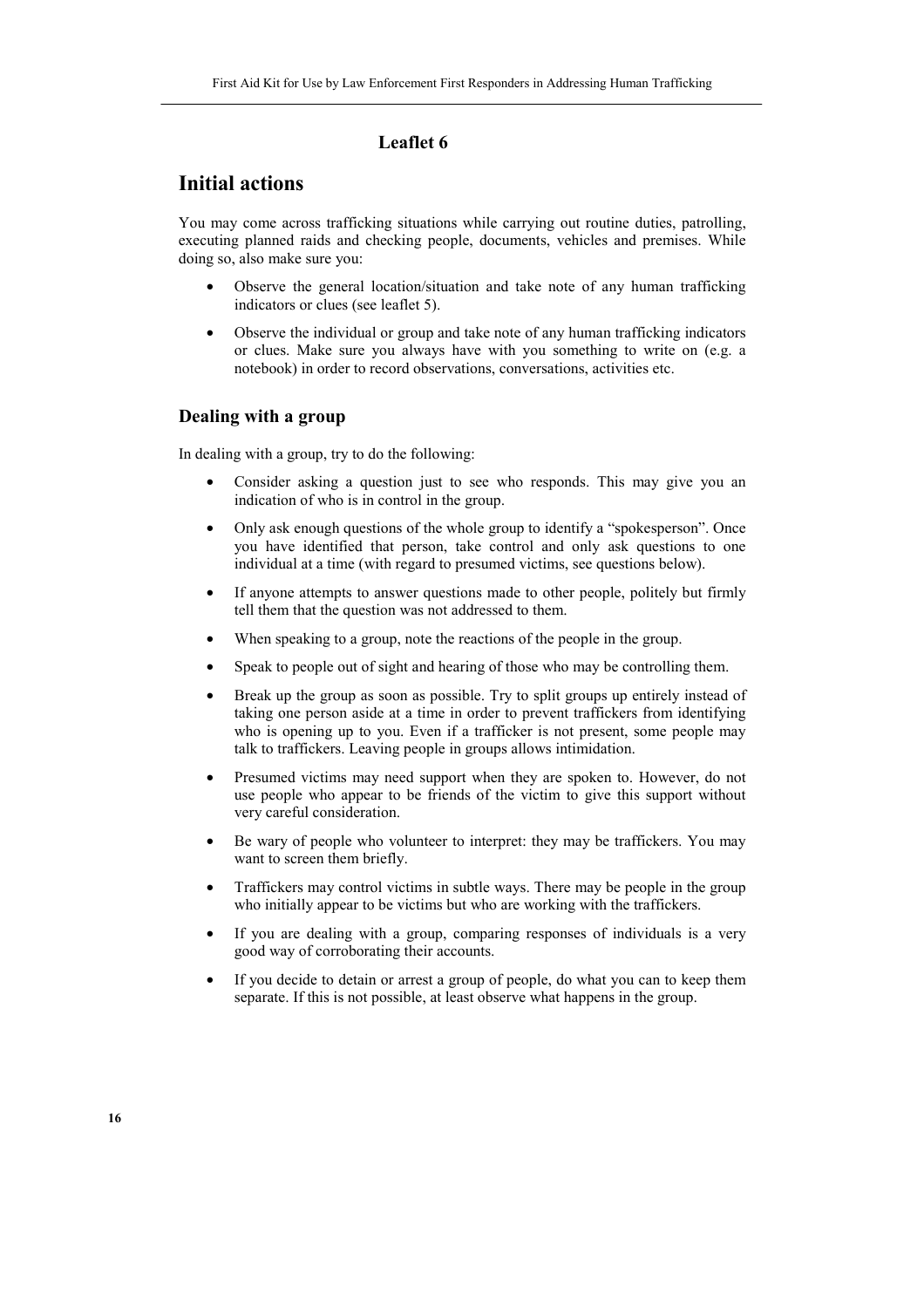#### **Planned operations**

In the course of planned operations, keep the following in mind:

- If you are planning a visit or operation, take interpreters with you but do not use them as support persons. Different skills are required for that role.
- If the operation is planned, take sufficient staff with you to control the situation and, if you can, plan how you are going to separate people to speak to them.
- If the planned operation is to uncover cases involving the sexual exploitation of women, female law enforcement staff should participate in the operation.
- When raiding a brothel, do not just collect evidence of sexual abuse; look at how the business is managed.

#### **Addressing presumed victims**

If the clues you have observed indicate that the person you are dealing with may have been trafficked or could be a victim of crime, you should try to establish trust and obtain further clues.

You can establish trust by using a calm and friendly voice and starting a very basic conversation, even if you have the feeling the person does not speak your language. Your reassuring voice will help to express your intentions. Reassure victims that you are there to help, but never make promises that you do not know you can keep. Ask whether the person you are speaking with needs help, is injured, is hungry or thirsty, is cold or hot etc.

In order to obtain further clues, keep in mind the following:

- Do not ask direct questions, such as "Have you been trafficked?" The person may not understand the question or may have been told by traffickers to answer it with "No".
- In a neutral way, ask open-ended questions (i.e. questions that require more than a "yes" or "no" answer) to find out if there are further clues that human trafficking is taking place.
- People who are moving or working of their own free choice generally have control over travel and identity documents, choose their travelling companions and friends, are able to move freely and have free time.
- Try to ask questions that will help you understand whether people have freedom of movement (remember to use a calm and friendly voice).
- The more a person's responses suggest that he or she has little choice, freedom and control, the greater the likelihood that he or she has been trafficked.
- Corroborate what the persons in a group are saying by gathering physical evidence of who has travel documents, who if anyone has injuries etc.

#### **Prepare and take care of any victim referrals**

Keeping in mind the advice contained in leaflet 10 on the referral of cases and victims, you can create a directory of important contact points.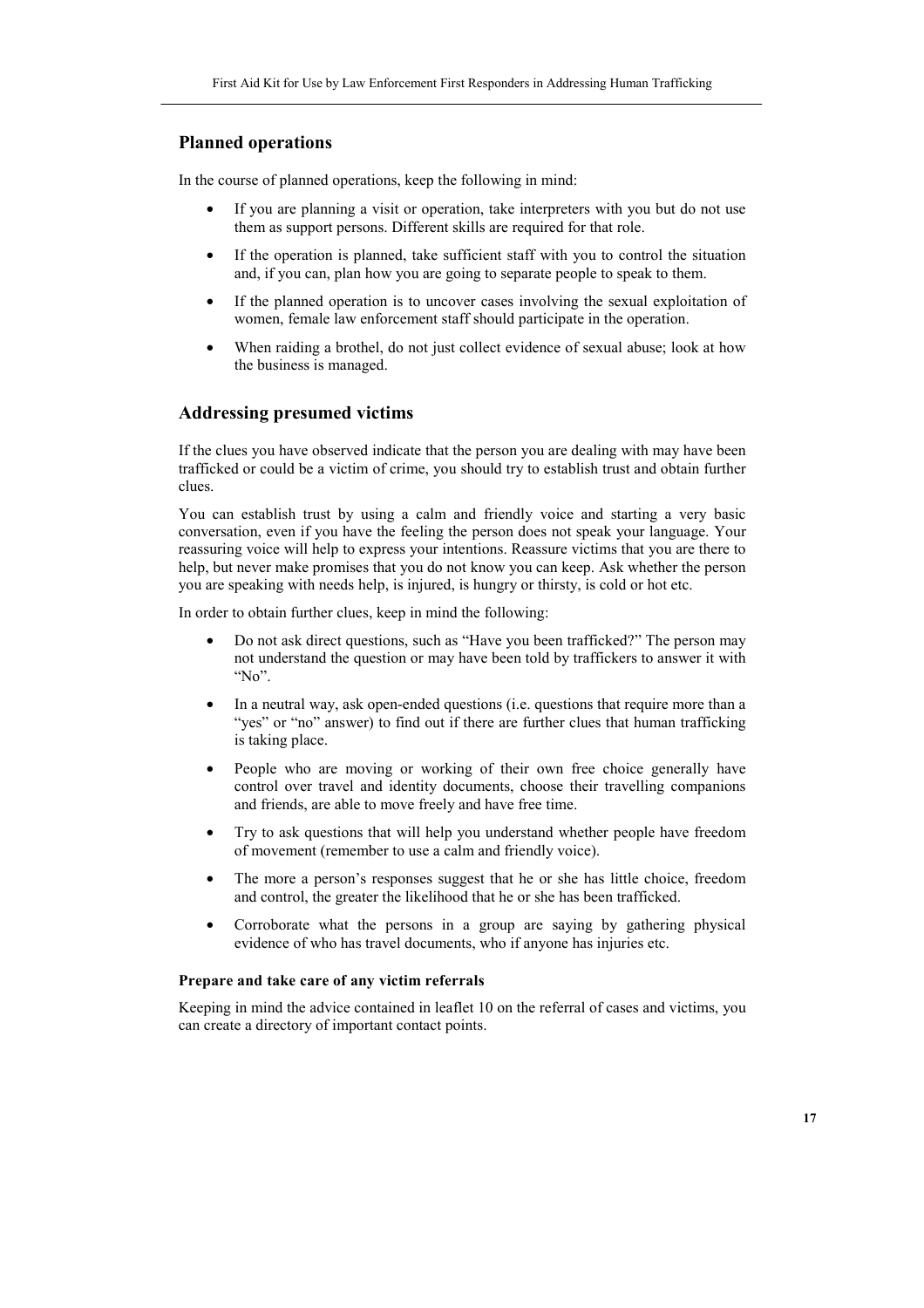Contact specialized entities, especially non-governmental organizations and other providers of services to victims, as early as possible. It is extremely important that victims receive adequate care, as this helps to avoid causing further harm and, at the same time, increases the likelihood that victims will cooperate with you and those who take over from you.

**Think of your own safety:** When you are safe you can rescue, protect and assist others.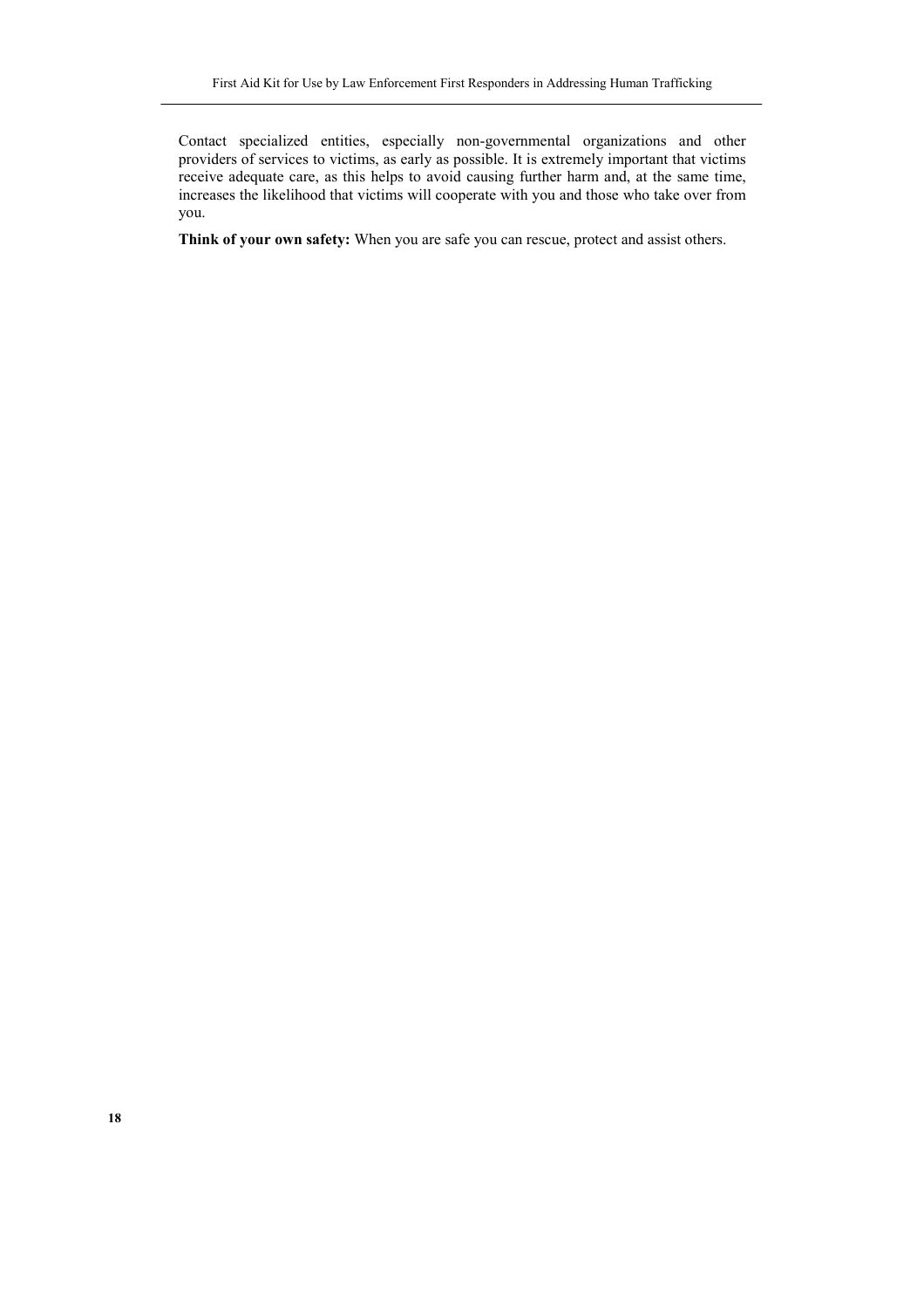# **Anticipating and dealing with reactions from victims of human trafficking to law enforcement officers**

When encountering victims of human trafficking, you should keep in mind a number of things, including the following:

- It is very likely that victims of human trafficking have been psychologically and/or physically harmed.
- Victims of human trafficking may have experienced violence and threats.
- Victims of human trafficking may be staying in your country illegally or be foreign.
- Their traffickers may have threatened to report them to the police.
- Victims of human trafficking may be extremely intimidated, by their traffickers, your presence or both.
- Victims of human trafficking may have been "brainwashed" by their traffickers.

Human trafficking may have a number of effects on its victims, including the following:

- Trauma (post-traumatic stress disorder)
- Loss of or scattered memory (one way in which victims cope with trauma)
- Distress
- Sense of loyalty to abusive traffickers arising from the survival instinct
- **Dissociation**

Consequently, victims of human trafficking may react towards you with, among other things:

- **Hostility**
- Anger
- Fear
- Distrust
- Unwillingness to cooperate
- Lies

Ideally, you should react in the following ways (see also leaflets 6 and 9):

- Appease, do not be confrontational.
- Try to gain some trust by asking harmless, inoffensive questions, such as: How are you? Do you need help? Are you thirsty or hungry?
- Do not accuse and do not blame the victim.
- Take victims seriously.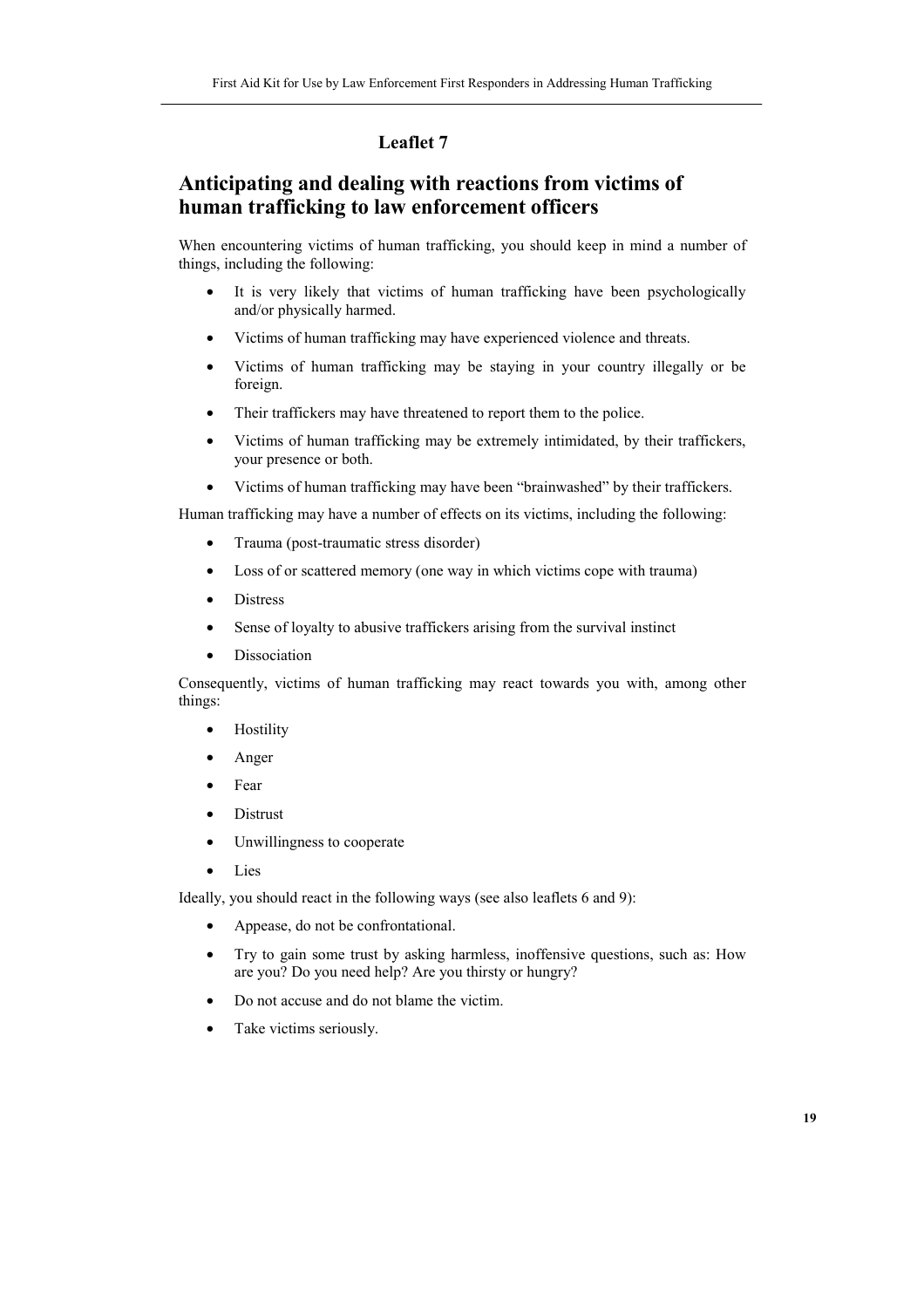• Try to put yourself in the position of the victim: Would you openly provide information? Would you be able to talk about intimate details? Would you be unafraid? Would you be able to trust others?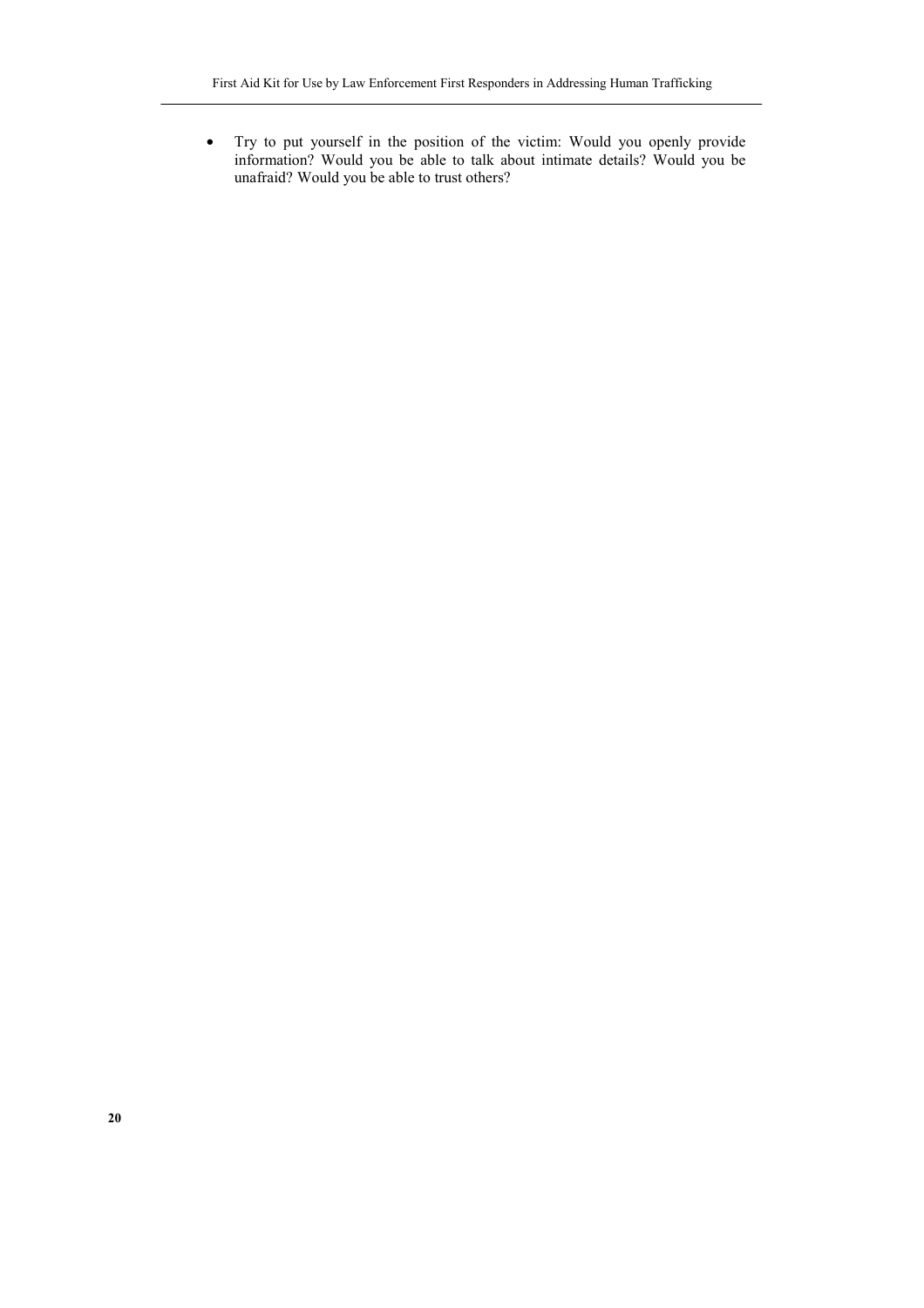# **Child victims of human trafficking: basic considerations**

Any decision and/or action that affects a child must be taken with the best interest of the child in mind. As a result, law enforcement officers must do the following:

- Get children to a safe and comfortable environment as a matter of priority.
- Assume that children's needs and capacities are different from those of adults and that it is unlikely that children can make informed decisions. If children agree to certain actions and decisions, it may simply be because they feel overwhelmed.
- Ask children questions that begin with "what" instead of "why". If your agency or a higher authority can rely on interviewers who are specialized in working with children, request such assistance or refer the children to those interviewers.
- If you have a legal obligation to contact youth welfare officers, social workers or female police officers, for example, do so immediately.
- It is sometimes difficult to judge whether a person is a minor. Always consider that although children can look older than they actually are, they are still children. The experts are the ones who should ascertain their actual age. If you have doubts about whether a person is an adult or a child, assume that he or she is a child and act accordingly.
- An adult accompanying a child may not be the child's parent or guardian but a trafficker. Try to get as many clues as possible to determine the relationship between adults and children at a possible human trafficking setting.
- Returning an unaccompanied child to his or her parents may not be in the best interest of the child (the parents could be complicit in the trafficking). If at all possible under your legislation, leave the task of locating parents and deciding on a possible reunification to specialists, after an expert investigation and a risk assessment have been carried out.
- Even if your legislation indicates otherwise, you should assume that all persons below the age of 18 are children, especially if the child in question is not from your country, as that is the international standard.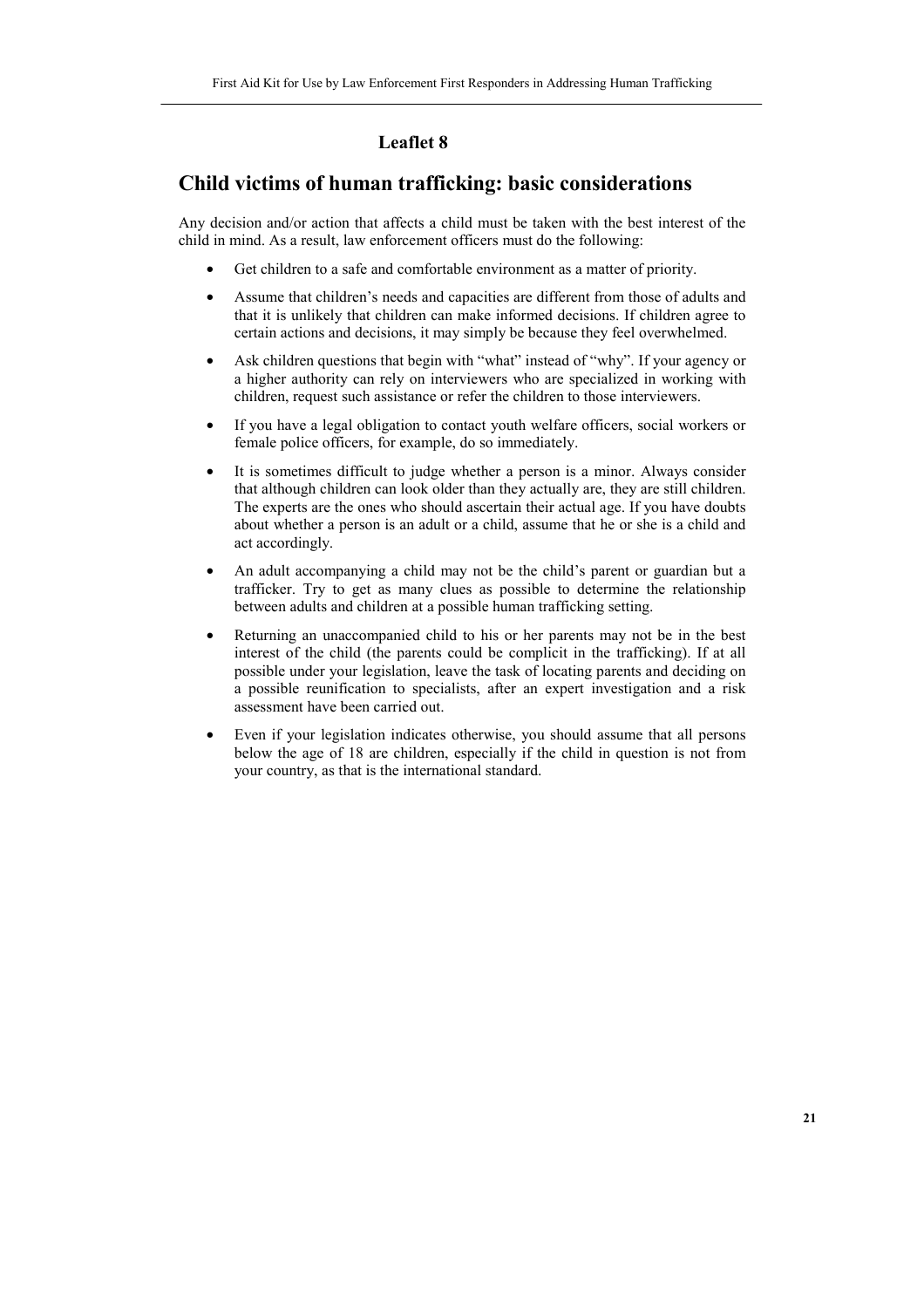# **Dos and don'ts**

#### **General principles**

- Acknowledge your importance as a first responder: you may be a victim's only chance!
- Look beneath the surface: a case that looks like illegal migration could be a case of human trafficking.
- Use common sense when looking for clues that human trafficking is taking place and when detecting suspicious circumstances.
- Assume there is risk.
- Perform your duties and functions with integrity, in accordance with your laws and administrative policies. Human trafficking is a serious crime that has a severe impact on victims. Do not add to their suffering.
- Do not look for the easiest solution for yourself; take your time. You might save a life!

#### **Identifying human trafficking: dealing with presumed victims**

#### **Dos**

- Take action and never ignore clues that human trafficking is taking place.
- Look for injuries, secure medical attention and arrange for treatment. This must be done as a matter of priority.
- Use the human trafficking clues to help you observe situations and ask people questions.
- Talk to people individually out of sight and hearing of other members of a group. Traffickers or people working with them may intimidate victims.
- Use clues to plan questions. Questions using the clues identified in this First Aid Kit should help indicate whether human trafficking is taking place or not.
- Ask questions that begin with "what", "where", "when" and "how". Such openended questions will encourage a response and help you obtain useful information.
- Allow people to tell their story. If a presumed victim starts talking to you, interruptions may stop a valuable flow of information.
- Note where people are, as such information might be important for showing who had control, both during the transportation and exploitation of victims.
- Document your observations by recording them, for example, in your notebook.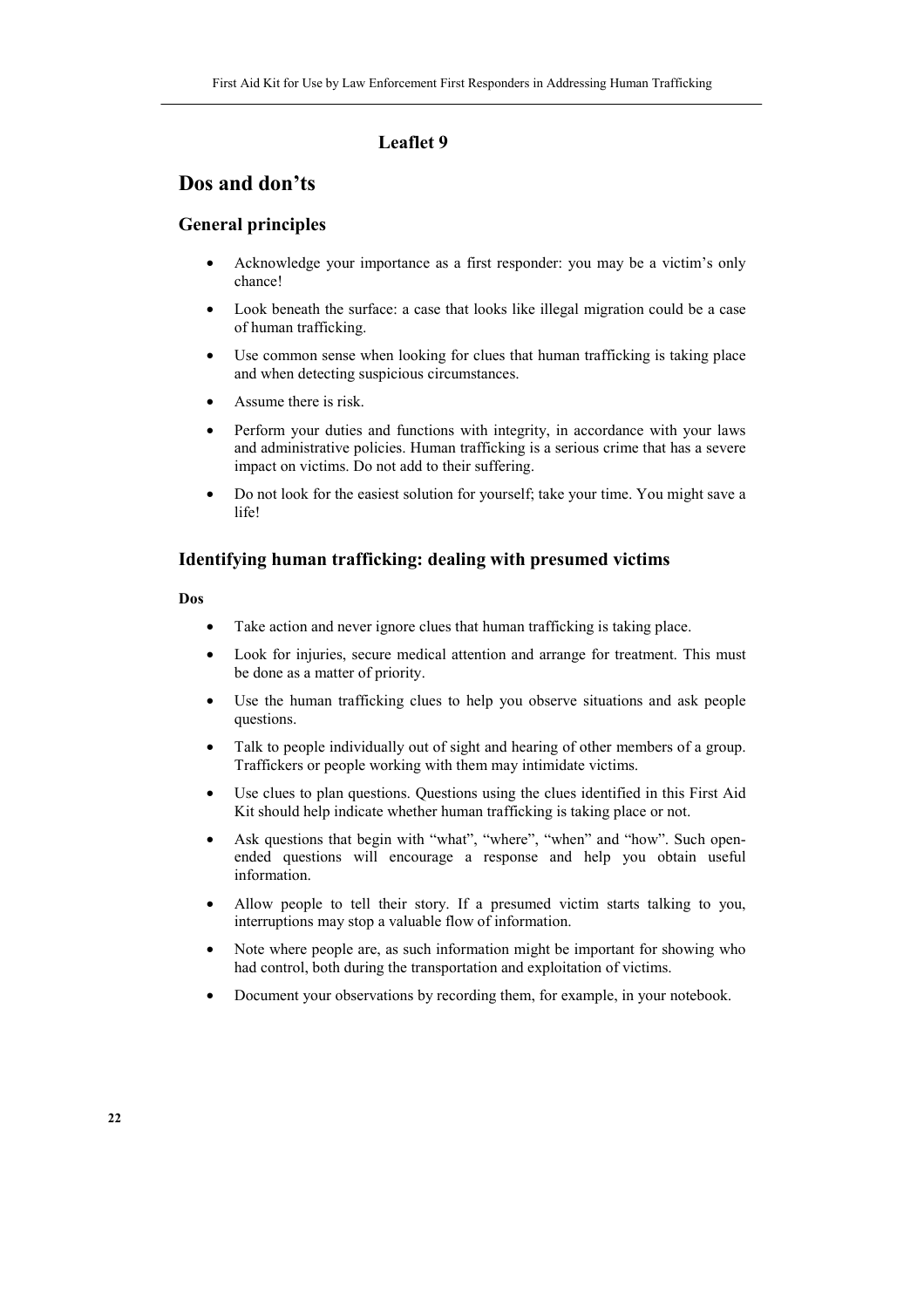- Record what is said to you. In most cases, you will take written notes that should be as accurate as possible so as to help build a case and distinguish the roles of the persons involved.
- Consider all the clues. Comparing one with another helps confirm whether or not you are dealing with human trafficking.
- Look deeper. A migrant smuggling case could be a human trafficking case.
- If at all possible, consider making sure that women officers talk to female presumed victims. Ask victims whether they would prefer to be interviewed by a female or male officer.

#### **Don'ts**

- Do not ask victims if they have been trafficked. Trafficked persons will probably not understand the question. If they do, they may be scared by it.
- Do not ask questions beginning with "why". This type of question suggests blame and can prevent people from talking freely. Use other questions, especially questions that require more than a "yes" or "no" answer.
- Do not show that you are upset by a victim's story. You may hear some disturbing things. Showing that you are upset may prevent people from saying more.
- Do not challenge a victim's story. Doing so could cause the victim to stop talking. Further investigation will reveal whether the story is accurate.
- Do not assume a migrant is being smuggled. Assuming someone is an illegal migrant or is being smuggled keeps you from looking for human trafficking clues.
- Do not use volunteer interpreters. People who volunteer to interpret may be traffickers. If you have no choice, use them only as much as is strictly necessary. Verify the interpretation as soon as you can with an independent person.
- Do not stereotype people. Thinking "They're all like that"', "She or he made a choice" or "How stupid of her or him" is just what traffickers want you to do.
- Do not look for foreigners only. People can be trafficked within their own country.
- Do not assume people working in the sex industry always do so voluntarily or that persons who have consented to sex work are not being exploited.
- Do not assume that people who seem to get paid are not being exploited.

## **Stabilizing and controlling human trafficking situations: dealing with presumed victims**

 **Dos** 

- Protect scenes, record who has seized which items and label and package items properly (see leaflet 4).
- Make sure you gather evidence in a way that will make it admissible in court and does not conflict with rules on evidence.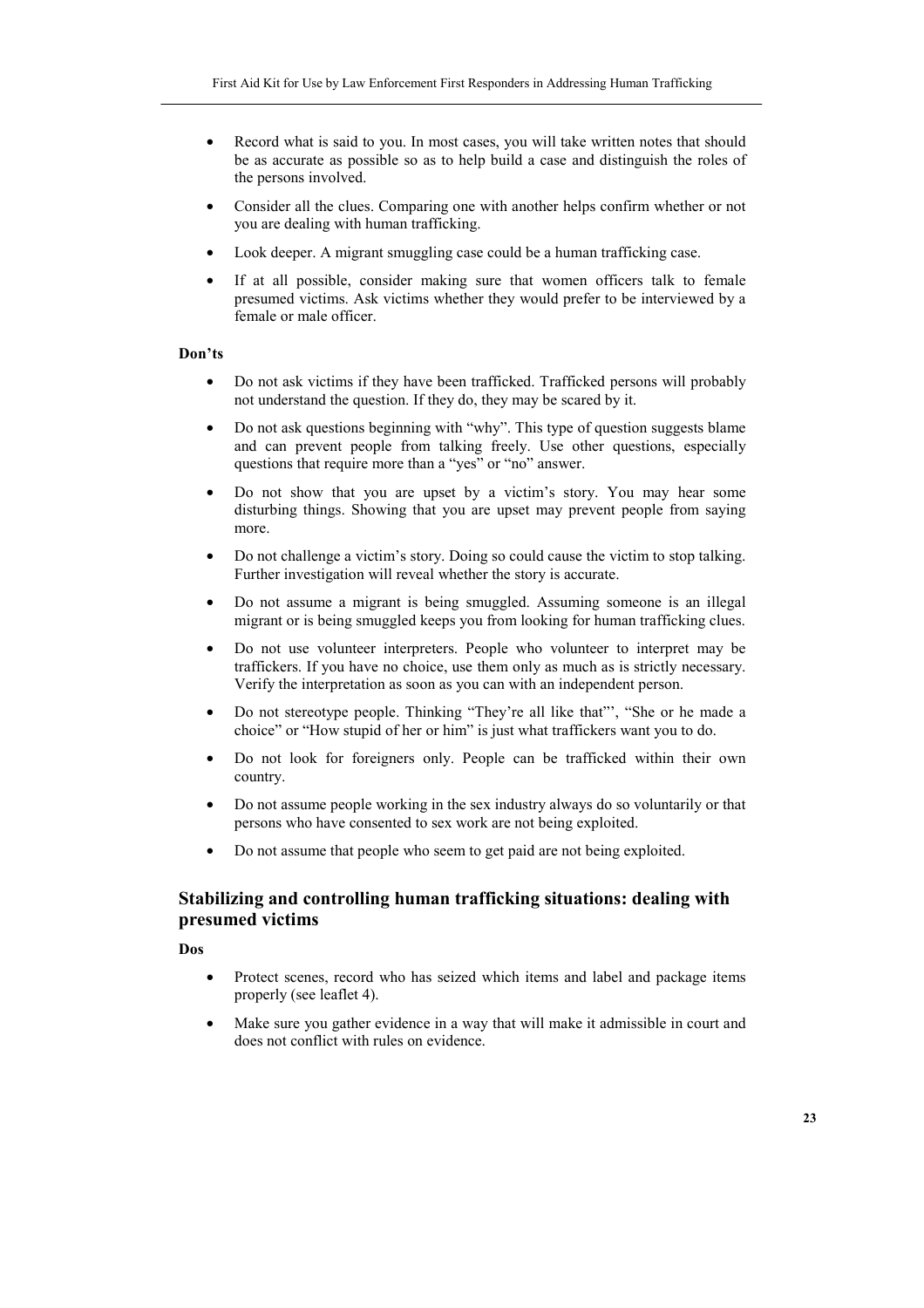- Give some control to presumed victims. Having control over small things, such as their choice of food, helps victims to recover and increases the chance that they will cooperate.
- Take victims to a safe place, but avoid taking them to police stations. If you have no alternative, keep them away from traffickers and other criminals. However, protecting victims may sometimes mean detaining them; in such cases, do so as long you legally can.
- Let presumed victims know what is happening. Keeping people informed gives them a sense of control and increases the chance that they will cooperate.
- Find out what support is available and use it, including support from social services, health authorities or non-governmental organizations.
- Where possible, get skilled non-governmental and civil society organizations involved. Many of them know how to assist victims of human trafficking.
- Refer victims to specialized service providers.
- Reassure victims that what they are saying is being taken seriously.
- Keep people separate when transporting them. You may not know if they are a victim or a trafficker.
- Corruption has been identified as one of the driving forces behind human trafficking, preventing investigations and contributing to the continued victimization of trafficked people. Always obey your office's code of conduct.
- Consider the security of those providing services to victims.

#### **Trauma (see leaflet 7)**

Victims of trafficking may be suffering from the effects of trauma because of their experiences. They may feel very tired, have difficulty in concentrating or remembering things, or may even be hostile to you and others.

Remember this when working with people you suspect of being victims. Do not react if people are hostile. Acting in line with the advice given here will start to help victims recover and improve the chances that they will cooperate with you.

#### **Don'ts**

- Do not make promises you cannot keep to presumed victims. If promises are made and not kept, victims may not trust law enforcement officers and may stop cooperating with investigators.
- Do not tell people that there are victims with you. You do not know who those people are. People who need to know can be told once the risks have been assessed.
- Do not arrest presumed victims unless you legally have to. In some situations, you may have no choice. Victims should only be arrested as a last resort. If you arrest a victim, explain why it has to be done.
- Do not detain presumed victims together with prisoners.
- Do not form inappropriate relationships with victims.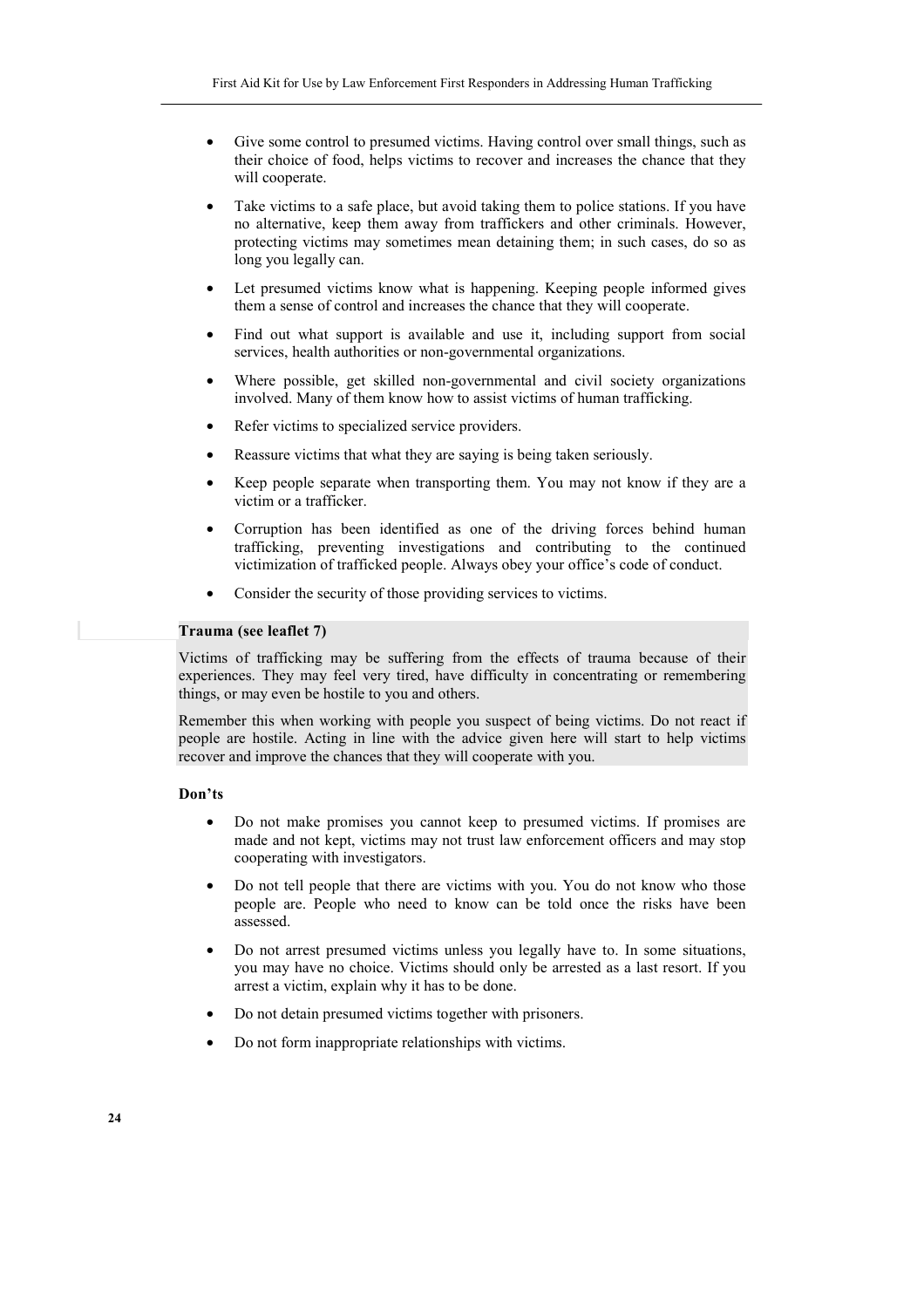- Do not take things at face value but, at the same time, do not challenge to soon what you are told. Remember you are providing a form of first aid.
- Do not dismiss victims' statements because they sound unreal to you.

#### **Passing on information**

 **Dos** 

- Tell investigators why you suspect that human trafficking is taking place. When you pass the case on, give all the information you can, including your notes. If you suspect that human trafficking is taking place, say so directly and explain why you have such a suspicion.
- Tell investigators who said what.
- Give any evidence you have recovered to investigators and identify who it was recovered from and where.
- Know the hierarchy and who is responsible for what.
- Make sure you present the information you obtained and clues you observed to follow-up investigators in a way that adequately reflects their importance so that a human trafficking case is not mistakenly regarded as a low-level case. Make sure you provide quality and admissible evidence that can be used to build up a case and support prosecution.

#### **Don'ts**

- Do not discuss the case with anyone who does not need to know about it. Victims may be put at risk, even if those discussions are with your colleagues.
- Do not expose victims to the media.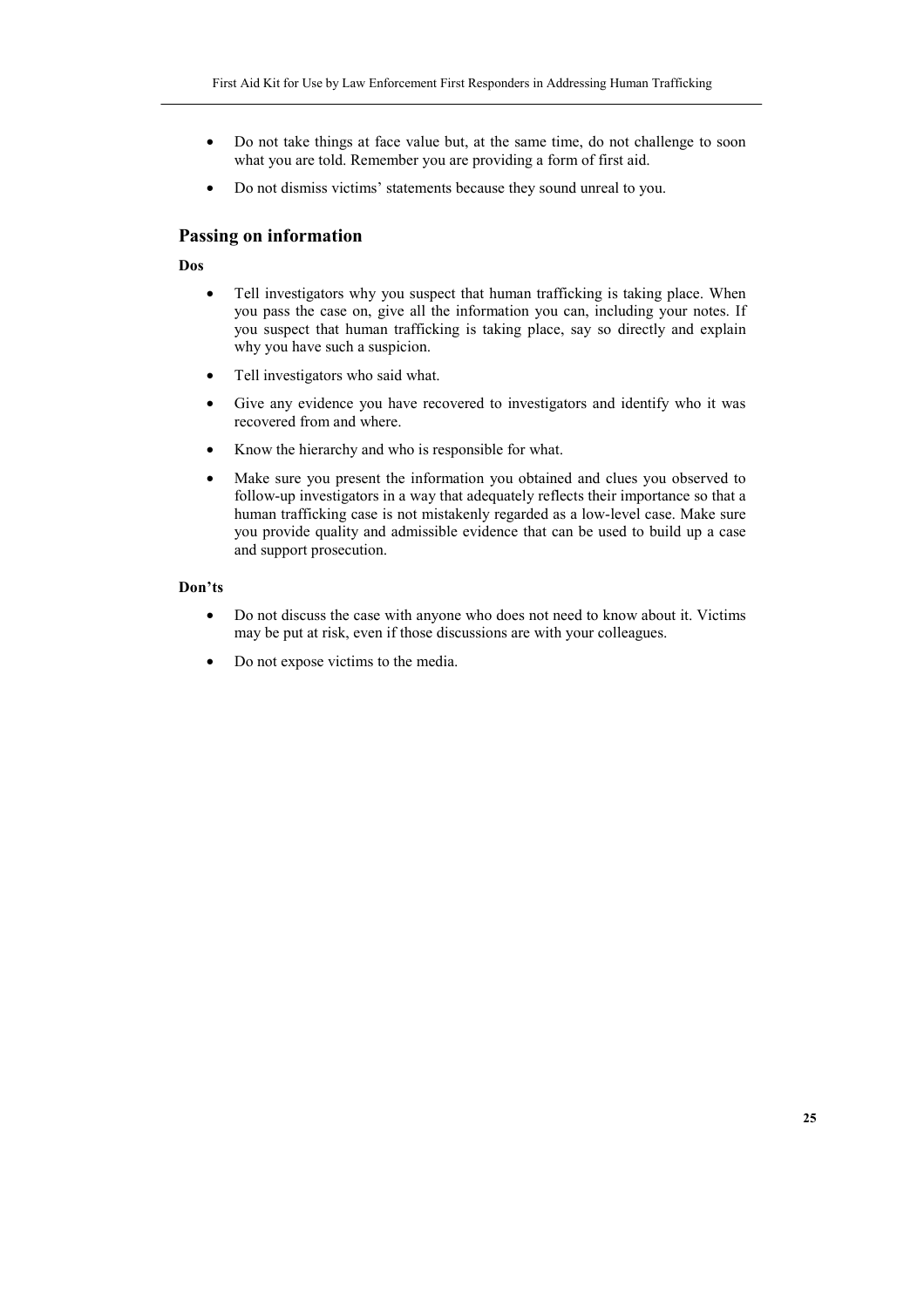# Referral of cases and victims: important local contact points (Please complete as you deem necessary)

# Number of national or local human trafficking/victims hotline:

(if available)

# Specialized/responsible law enforcement units:

| Unit:              | Unit:              |
|--------------------|--------------------|
| Tel.:              |                    |
|                    | Contact person(s): |
| Other information: | Other information: |

### Providers of services to victims:

| Organization or agency: | Organization or agency:                                                                                                                                                                                                        |
|-------------------------|--------------------------------------------------------------------------------------------------------------------------------------------------------------------------------------------------------------------------------|
| Tel.:                   | Tel.: The Telectrical Contract of the Telectrical Contract of the Telectrical Contract of the Telectrical Contract of the Telectrical Contract of the Telectrical Contract of the Telectrical Contract of the Telectrical Cont |
| Address:                | Address: 1988 and 1988 and 1988 and 1988 and 1988 and 1988 and 1988 and 1988 and 1988 and 1988 and 1988 and 19                                                                                                                 |
| Contact person(s):      |                                                                                                                                                                                                                                |
| Other information:      | Other information:                                                                                                                                                                                                             |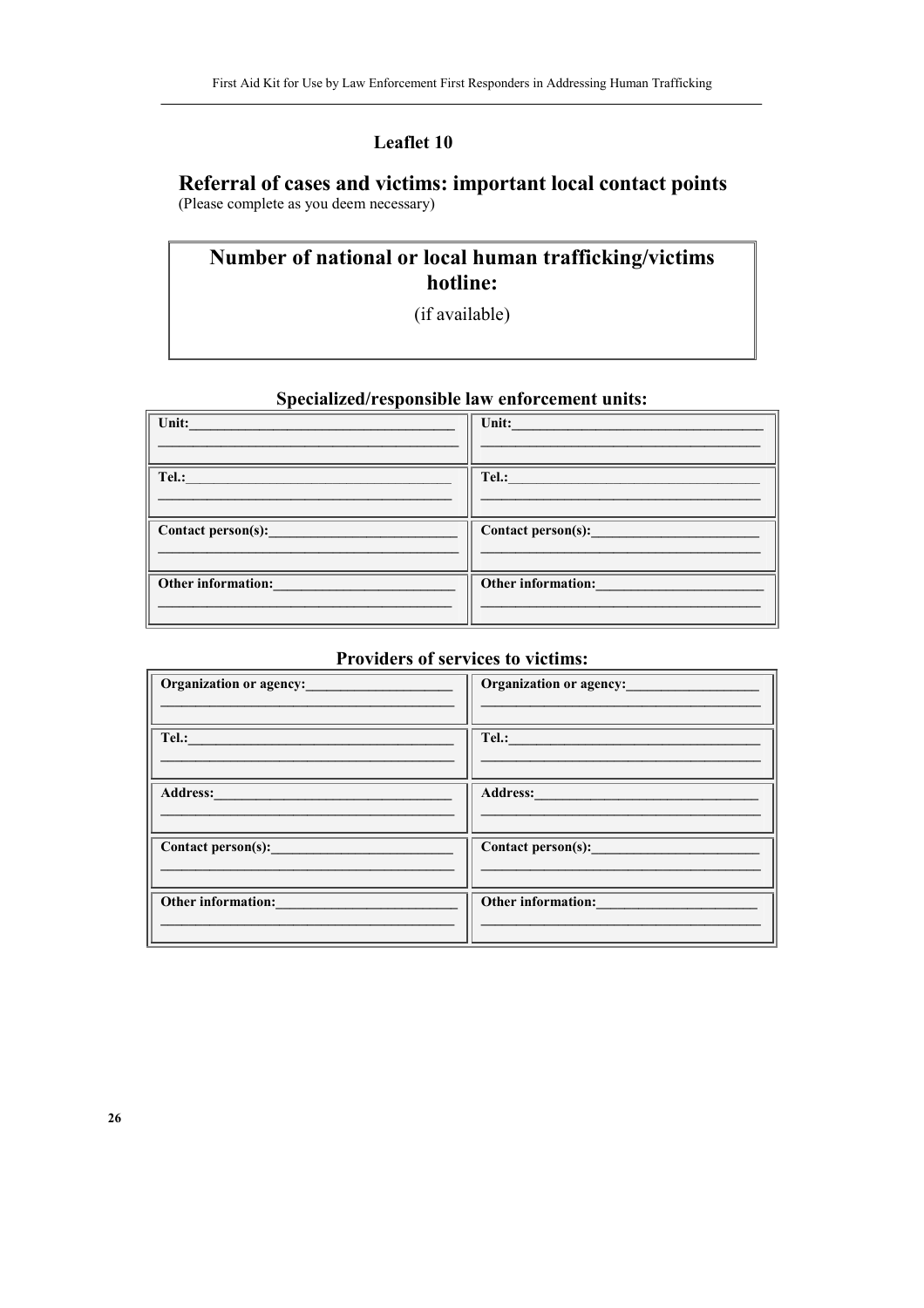| Organization or entity:                                                                                                                                                                                                        | <b>Organization or entity:</b> |
|--------------------------------------------------------------------------------------------------------------------------------------------------------------------------------------------------------------------------------|--------------------------------|
| Tel.: The contract of the contract of the contract of the contract of the contract of the contract of the contract of the contract of the contract of the contract of the contract of the contract of the contract of the cont |                                |
| Address: March 2014                                                                                                                                                                                                            |                                |
|                                                                                                                                                                                                                                | Contact person(s):             |
| Other information:                                                                                                                                                                                                             | Other information:             |

# Youth welfare service providers:

| Address: Management of the Address: |
|-------------------------------------|
| Contact person(s):                  |
|                                     |
|                                     |
| Other information:                  |

# Interpreters:

| Language(s):                                                                                                                                                                                                                   |                    |
|--------------------------------------------------------------------------------------------------------------------------------------------------------------------------------------------------------------------------------|--------------------|
| Name:                                                                                                                                                                                                                          | Name:              |
| Tel.:                                                                                                                                                                                                                          | Tel.:              |
| Address: No. 1996. The Committee of the Committee of the Committee of the Committee of the Committee of the Committee of the Committee of the Committee of the Committee of the Committee of the Committee of the Committee of |                    |
| Other information:                                                                                                                                                                                                             | Other information: |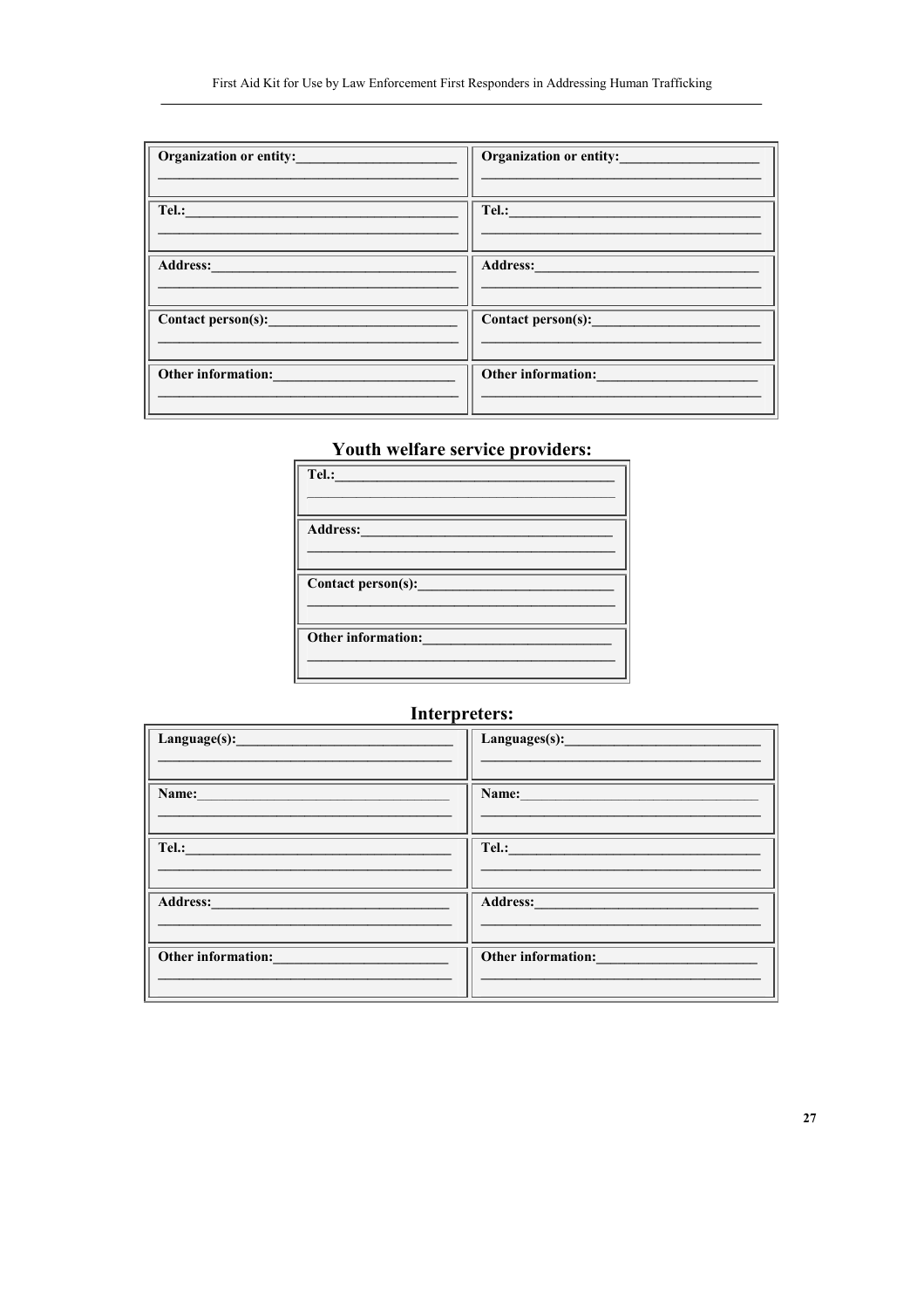## Others:

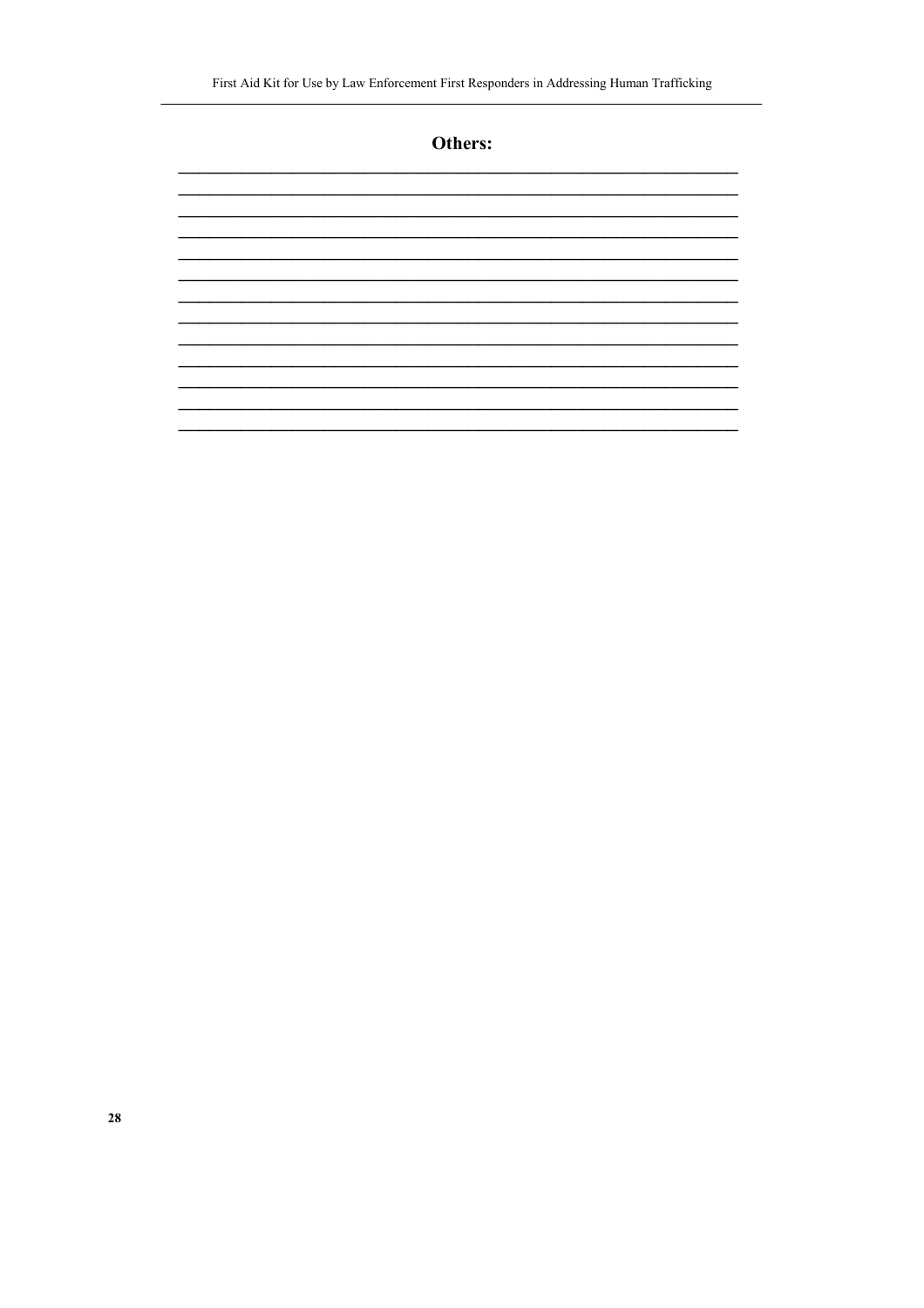# **Examples of possible settings**

#### **Example 1:**

A hot night in Africa. Part-time police officers at a checkpoint on a country road. Far in the distance, a heavy engine's throb breaks the silence. Light joins sound as a truck approaches at high speed. Stopping the truck, the officers question the driver. Three young girls are in the cab with him. The driver is friendly, but the girls are frightened.

#### **Example 2:**

It is 1 a.m. in a city in Europe. Music pulses from a hundred bars. Suddenly, someone in an alley screams. Police officers respond. A man has hit a woman. He says she is his girlfriend, but something is odd. The bruises on her arm look really old.

#### **Example 3:**

It is mid-morning on the American continent. Another mine is being inspected. Pulling up at the mine gate, the investigator notices that something is strange. Heavy security is normal, but this security looks as if it is to keep people in, not out.

#### **Example 4:**

In a booming Asian town, factory workers are making carpets, clothes and toys day and night. There has been a break-in at a clothing factory. The police woman taking a report from the manager has an uneasy feeling. The workers are very, very young. Is there an explanation?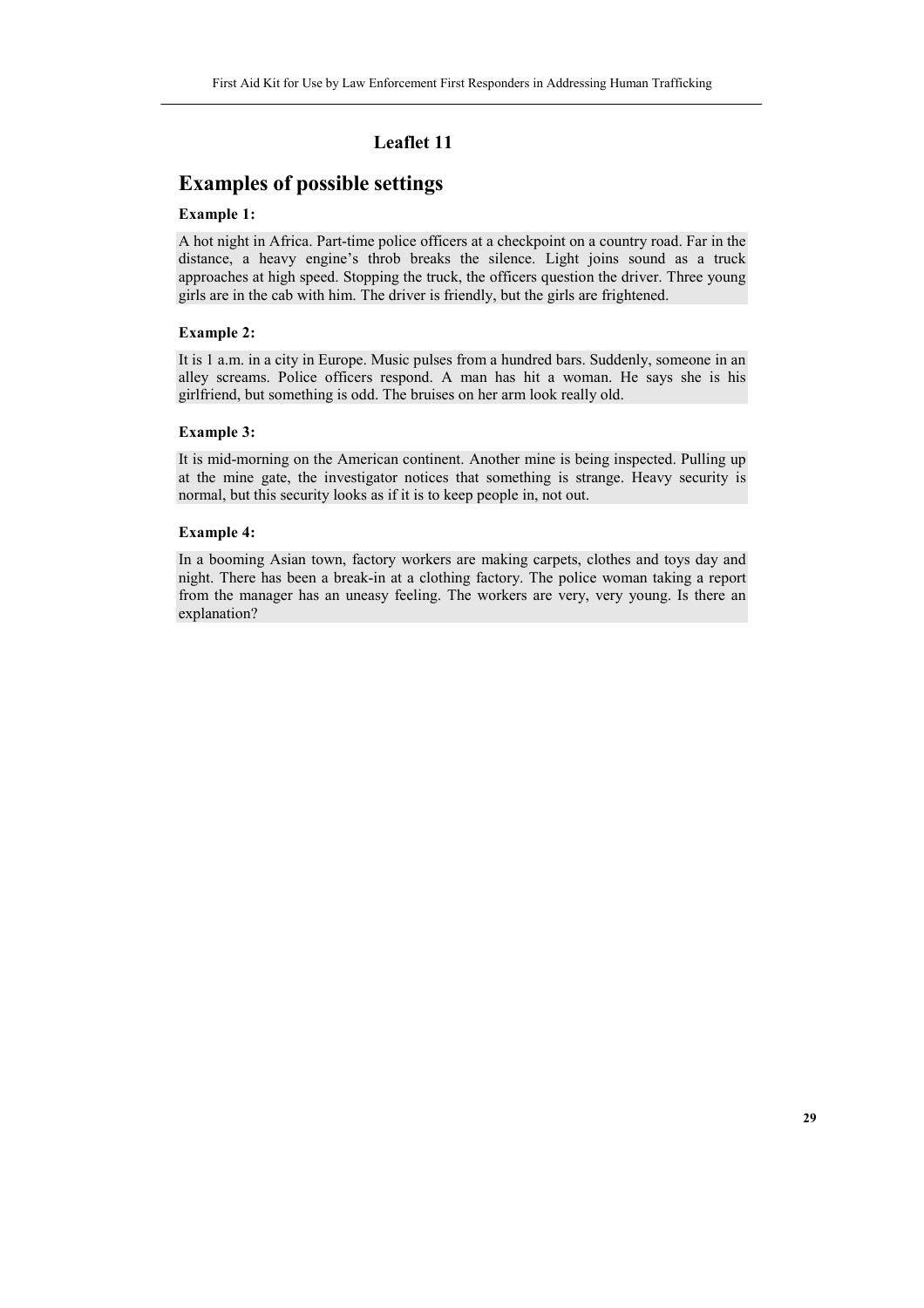# **Trafficking in persons and smuggling of migrants: definitions in international legal instruments**

#### **Trafficking in persons (human trafficking):**

According to article 3, paragraph (a), of the Protocol to Prevent, Suppress and Punish Trafficking in Persons, Especially Women and Children, supplementing the United Nations Convention against Transnational Organized Crime, the term "trafficking in persons" means the recruitment, transportation, transfer, harbouring or receipt of persons, by means of the threat or use of force or other forms of coercion, of abduction, of fraud, of deception, of the abuse of power or of a position of vulnerability or of the giving or receiving of payments or benefits to achieve the consent of a person having control over another person, for the purpose of exploitation. "Exploitation" includes, at a minimum, the exploitation of the prostitution of others or other forms of sexual exploitation, forced labour or services, slavery or practices similar to slavery, servitude or the removal of organs.

#### **Elements of human trafficking**

According to the definition contained in the Trafficking in Persons Protocol, the crime of trafficking in persons has three constituent elements.

- The act (what is done): the recruitment, transportation, transfer, harbouring or receipt of persons
- The means (how it is done): the threat or use of force or other forms of coercion, of abduction, of fraud, of deception, of the abuse of power or of a position of vulnerability or of the giving or receiving of payments or benefits to achieve the consent of a person having control over another person
- **The purpose** (why it is done): for the purpose of exploitation, including the exploitations of the prostitution of others or other forms of sexual exploitation, forced labour or services, slavery or practices similar to slavery, servitude or the removal of organs

In order to ascertain whether a particular circumstance constitutes trafficking in persons, consider the definition contained in the Trafficking in Persons Protocol and the elements of the offence, as defined by relevant domestic legislation.

#### **Smuggling of migrants**

According to article 3, paragraph (a), of the Protocol against the Smuggling of Migrants by Land, Sea and Air, supplementing the United Nations Convention against Transnational Organized Crime, the term "smuggling of migrants" means the procurement, in order to obtain, directly or indirectly, a financial or other material benefit, of the illegal entry of a person into a State party of which the person is not a national or a permanent resident.